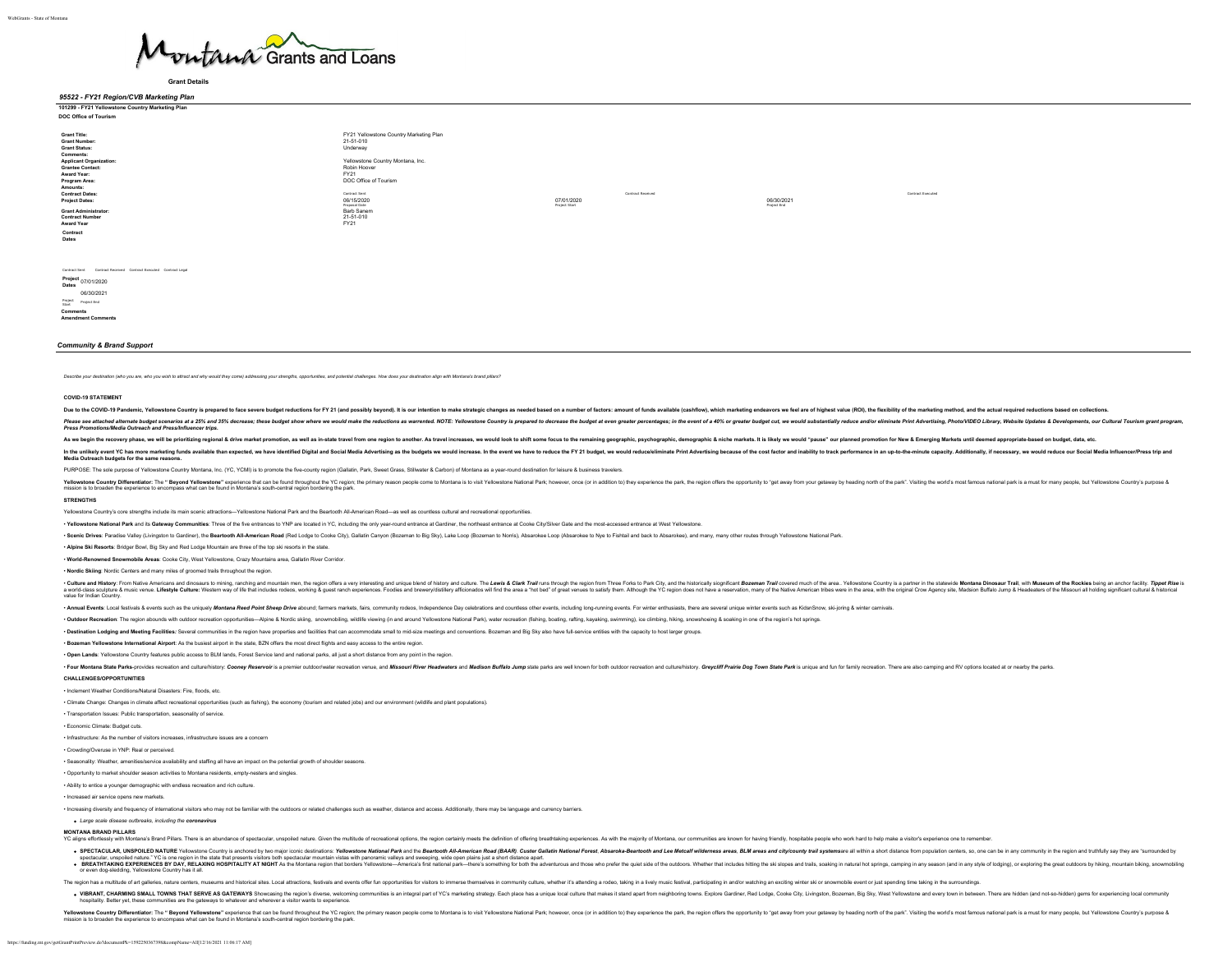**Describe your destination.** 

Direct marketing campaigns and each of the associated marketing tools/resources (website, social media platforms, travel planner and scenic map, etc.) are all highly integrated, providing the right information at the right

## **INSPIRATION**

Marketing Campaign messaging and imagery are specifically designed to address the inspiration base to targeted audience segments. This messagin inspiration collectors visitors and molential visitors and the messagin and ph

YC will leverage its hashtags/taglines to embody the spirit of visitors:

*#BoldlyGoMT* **#***BeyondYellowstone The Yellowstone you haven't seen yet*

## *Winter is waiting*

Local events throughout the region also provide ample opportunities for creative, inspirational marketing. Yellowstone Country partners with a number of these events through our grant programs, assisting with marketing & p

Email communication to targeted audiences promotes specific opportunities at critical points tratical points tratical points throughout the year, allowing for relevant communication to each the right propel. In FY1, we pla interests, we are creating a series of interactions from a first-person perspective, designed to build a deeper rapport with our community. Social media audience segmentation will play a key role in supporting these efforts.

Souther inspiration and Orientation phase as we consistrily regage consumer through a seson in relation main proper in content in the relation proper and the the sesential produce in a subsection in the Vental Social media

We will continue to curate consistent blog posts to lell the stories of our culture, recreation, people and events and are seeing terrific engagement. Utilizing User Generated Content (UGC), generated through the CrowdRiff

Working with our local CVB's, Chambers of Commerce, and board members, we have cultivated a content calendar for our blog that tells the stories of the culture, people, places, and events of each unique community. We partn

HubSoot predicts that video will comprise 82% of all internet traffic in 2020. We will continue to utilize short-form videos from UGC, board members, and employees to tell the story of the Yellowstone Country experience. T

Potential Social Media opportunities under consideration for FY 21 include: increased social video content; Instagram takeovers, stories and video; Pinterest plins; and Facebook Live videos. Finally, we'll continue to use

### **ORIENTATION AND FACILITATION**

The Yellowstone Country website, call center, travel quide and scenic road map are the primary resources for helping travelers with the orientation and facilitation phases, although all have functions during the inspiratio

The website creates a seamless experience for visitors, providing an itinerary builder to facilitate planning while simultaneously gathering information to help target future communications to users' intere

The call center provides personalized assistance to people interested in (or currently visiting) Yellowstone Country. It also provides the opportunity to gather data about visitors and prospective visitors, which informs f

The travel guide provides in-depth information on the entire region, spanning seasons, activities and events.

The scenic road map helps draw people from Yellowstone National Park into the surrounding areas, offering many possibilities for scenic drives in the region.

In additional construction and the state of the material state and the space of the constant of the indition. Target marketing campagns in these maters, algning with research and continue conversable. Branded promotional l

Finally, YC funds 10 Visitor Information Centers throughout the region. VICs provide an opportunity for staff, who are ostensibly local brand ambassadors, to engage visitors during all three phases, helping to create posit

**Optional: Include attachments here** Business and the set of the set of the set of the set of the set of the set of the set of the set of the set of the set of the set of the set of the set of the set of the set of the set

*a. Define your target markets (demographic, geopgraphic and psychographic).*

YC identified a core group of target audiences in FY 17 and have continued marketing to them in subsequent years, while also adding in new markets identified through evaluation of research data, campaign tracking, social m

#### **a. Define your target markets (demographic, geographic and psychographic).**

**TARGET MARKETS**

#### **In FY 21, primary geographic markets include:**

Pennsylvania (\*Philadelphia) California (Los Angeles, \*San Diego, \*San Francisco, Orange County) Illinois (\*Chicago) Oregon (\*Portland)<br>Colorado (Donuor) Colorado (Denver) Texas (\*Dallas/Fort Worth, Houston) Georgia (\*Atlanta) Minnesota (Minneapolis/St. Paul) Washington (Seattle) Utah (Salt Lake City) chusetts (Boston New York (New York) Tennessee (\*Nashville)--identified in our FY 20 plan; on hold for FY 21 due to COVID-19

## *These markets were identified based on FY20 inquiries (including website inquiries, live chats and incoming calls) as well as VisaVue data.*

*\*Asterisk locations represent press event focus areas in FY17, FY18, FY19, FY20.*

**In FY 21, secondary geographic markets include:**

Saskatchewan, Canada Alberta, Canada British Columbia, Canada

*These markets were identified based on FY20 inquiries (including website inquiries, live chats and incoming calls) as well as VisaVue data.*

#### **\*Due to COVID, our focus will be domestic travel, so we would only implement advertising in the secondary markets if the budget did not have the expected decreases.**

**Key Demographic Markets for Yellowstone Country:**

### City dwellers (i.e., not rural, not suburban) Affluent with a household income over \$80

Well-educated Married with children

*These characteristics were identified based on Destination Analysts reporting.*

## **Key Psychographic Markets for Yellowstone Country:**

Social Class - middle to upper class (in terms of disposable income) Lifestyle - active, outdoor-recreation oriented, frequent travelers Opinions - interested, but primarily influenced by desire to experience things for themselves Activities and Interests - outdoor activities, history and culture, foodies Attitudes and Beliefs - environmentally conscious, adventurous spirits, like nature Technology-savvy - using mobile devices in all stages of planning and travel Families – Family travel

*These characteristics were identified based on Destination Analysts reporting.*

*b. What are your emerging markets?*

### **NICHE MARKETS In-State Residents**

in budoot allows, we will create in-state 'staycation' campaigns for Montanans, promoting the spring and fall shoulder seasons. Messaging will encourage locals to take advantage of Montana's beauty and adventure, all while

Due to the Summary our instant and the one higher priority than in easy ast Top industry research companies such a Due to the US and the US and the Summary in the week including to the such a state of the such as a state o

The focus of our marketing efforts to both in state and regional drive markets (WY, the Dakotas, UT, ID, WA, etc.) will be to promote outdoor recreation in conjunction with the hospitality component; there is a significant

A subset of the in-state audience is visiting friends and family members. This group is less likely to require the full spectrum of tourist services (i.e., hotels and restaurants), but very likely to show interest in exper

Western Bakadences<br>Direct marketing to skies who frequent western ski resorts (ie., Cloicado and Utah), in addition to a continued presence in Dallas, Chicago, Allanta and San Diego, promoting YC's accessibility and advent

**History Audiences** Travelets are often natural history lowes, with a veaming to learn about the world. it's people, sieck, and cultures. History ides on ruch topstiffer and with a quide along the way to help make connections, historical fact nthe toward-manufacture and produced the and the community of the community of the community of the community of the community of the community of the community of the community of the community of the community of the com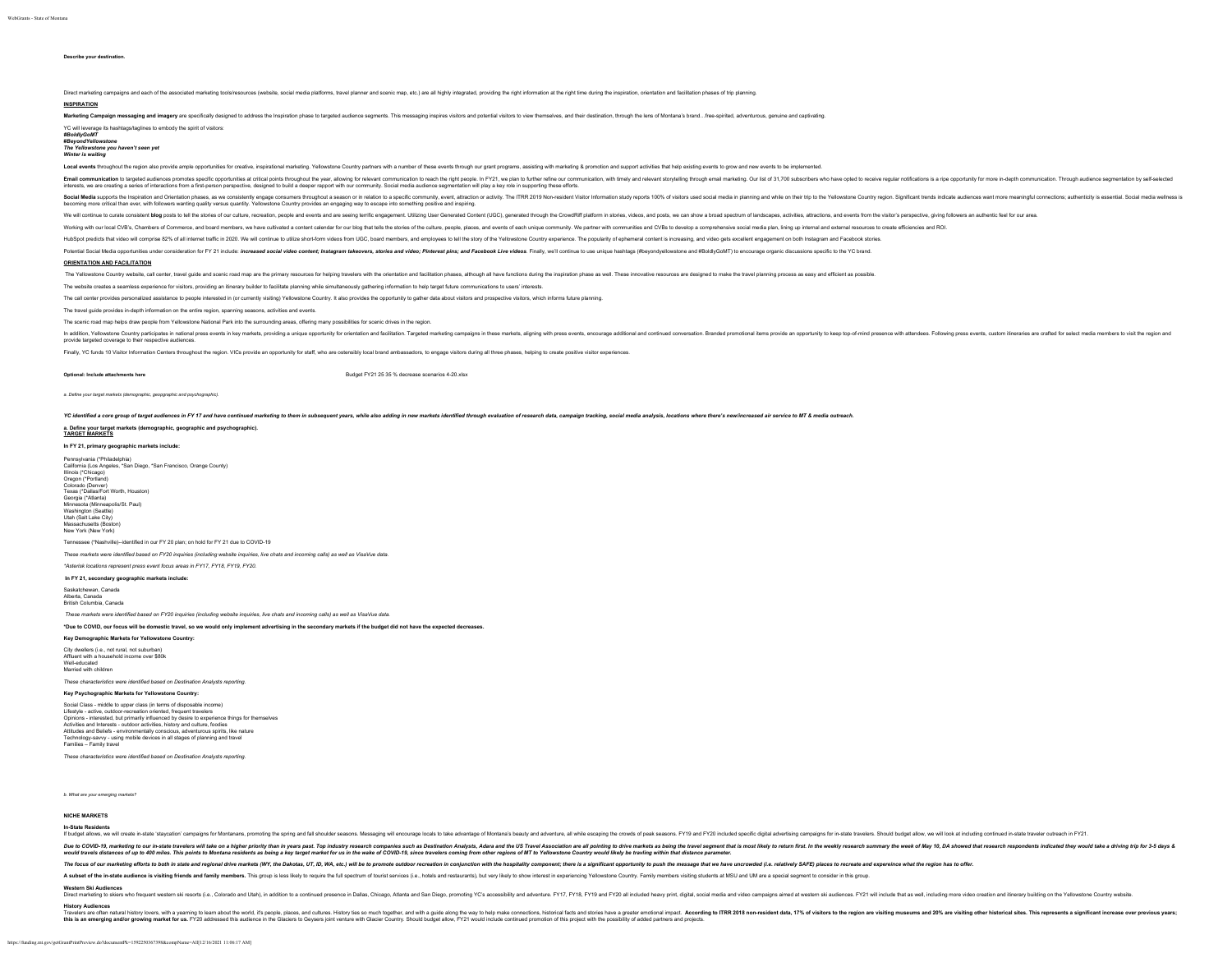Motorcyclists<br>Motorcyclists are a growing niche market who provide ample opportunities for targeted messaging within the region, and pointedial in partnerships with neighboring regions. Opportunities include titus and appo

Snowmobilers<br>Snownobilers contrass to expand in popularly and attract new audience. Betwen guided trips and the opion top sled on your own. there's something for everyone. Snownobiling campagns could be focused within the

## **Birding Enthusiasts**

Birington, a whis man the and the are present of locations with the region and in eighthing regions, and the the state is a man the subsect and the subsect and the subsect and the subsect and the subsect and the subsect an

#### **Military Families**

Military families and bases present a unique niche marketing opportunity as well. Due to the nature of their work, military families often travel at various times throughout the year (not necessarily restricted to standard summer and winter trips), and tend to take longer vacations in comparison to citizen families. In addition, bases often provide news and communication outlets unique to bases, providing targeted channels to reach this group. There is an opportunity to test this mines and use and the state of the members of the content of the state of the content of the content of the content of the content of the content of the content of the content of the content of the content of the content o

### **Craft Beverage Enthusiasts**

Cathors and the substitution on the Substitution of the Substitution and are found frequently throughout Mondana A targeted campaign could be considered for a cart four, for instance. FY19 included the partnership of Reed

## **EMERGING MARKETS**

Foodles<br>Promoting the region's best restaurants to travelers who are interested in fine dining, unique dining experiences and Montana's hospitality. Should budget allow, we would look at ways to target this audience in FY2

Entertainment Seekers<br>If budgitalize on visitors what exoming to Montana for entertainment purposes (i.e., concerts, festivals, rodeos, etc.), encouraging them to extend their visit to include time exploring Yellowstone Co

Western Culture Seekers<br>With a wide yaries/virandy accommodations spanning from working dude ranches follows fire are ranches between the are ranches but every visitors idea of the perfect western vacation. Similarly, outf photography for rodeos in FY21 and should budget allow, we would look at additional ways to target this audience in FY21.

**International Visitors** Downloadable PDFs of brochures, travel guides, unique landing pages, etc.

### **Urban Areas**

waar Areas<br>Asketing campaigns aligning with press events. Selecting urban areas of focus in relation to identified kev markets. At a state level, anticipated markets include return trips to additional urban areas in Califo

### **Direct Flight Markets**

Planing for the impact of COVD-19 in our marking ethers will be monat diffucii in the firm areast. At the inner of this submission, the EXI and indicate is a diffusion as that irror is entergy in and indicate as one in the ranumgs of comparison to the members and the members of the members of the members of the members of the state of the state of the state of the state of the state of the state of the state of the state of the state of the

*destination.* Create awareness around direct flights and entice travelers to consider Yellowstone Country as their next destination.

The Rozeman Air Transportation Committee confinities to work on biomion new and increased air service is the region the region through planeting efforts. The committee is a publicitivity and transportation providing Cultur

*Current Direct Market Flights include:*

Atlanta Boston Chicago Dallas/Fort Worth Denver Detroit Houston Las Vegas Los Angeles • Minneapolis/St. Paul New York (La Guardia & JFK) Nashville Newark Philadelphia • Phoenix<br>• Phoenix<br>• Portland Portland Salt Lake City San Francisco Seattle/Tacoma Long Beach

## **Optional: Include attachments here.**

*c. What research supports your target marketing?*

### **Destination Analysts, Inc. found the following in its 2016 Montana Brand Exploration Research:**

"Montana is an aspirational destination, and effectively converting this aspiration to visitation should well benefit the state's tourism industry. When asked which of seventeen lested destinations they ware. over one-in-f J,

**"Of all American destination types, international travelers have the most enthusiasm for U.S. National Parks, presenting Montana's great potential for attracting international visitors."**

"Family travelers are a natural fit with Montana's travel product, including that available in the eastern portion of the state. They are a large and scrative segment, in the Montana Brand Exploration Survey, approximately the state than other travelers.

"History buffs are also clearly a high-yable audience that fits Montana perfectiv. They recreased over one-third. 34.7 percent of the overall cooulation of the state's key target markets. History buffs score higher on the

"All ough retires are an important current authered for Montan, they are a smaller, benefat the waver when this group material in the section in the section in the section in the section in the section in the section in th they are less interested in our domainst they are less interested in out of the state incomes and when reporting about their ideal trip to the state, appear to be less likely to be big spenders. The state, appear to be les

"The three core elements...from an analysis of the data collected in this research are (1) unique natural encounters without giving up modem comforts, (2) comfortable isolation that attracts free-spirited adventurers, (3)

"Montana's beauty is seen as different from that of its competitors, its landscapes were described as feeling bioger and more open. As product differentiation is central to developing an effective brand platform. this shou

ITRR 2019 non-resident study data shows the average length of stay for non-resident visitors to MT was 5.45 nights, with 71% of those in Yellowstone County. 17% of groups included first-time visitors to the state, and 67%

According to ITRR's **Focus on Activities** report, visitors are interested in the very activities Yellowstone Country is promoting:

· Removing the thristal "mass" tourism activities for each quarter (spenic driving recreational should) activities amic wenth initial activities enamed as a favorite and meaningful experience during transformation for each

Q1: skiing/snowboarding (62%), visiting breweries (\$25%), snowmobiling (17%), cross-country skiing (11%) and visiting museums (10%)

Q2: Car/RV camping (26%), visiting museums (22%), visiting other historical sites (18%), visiting breweries (16%), fishing/fly-fishing (11%) and birding (10%)

Q3: Car/RV camping (35%), visiting historic sites (21%), visiting museums (19%), visiting breweries (19%), fishing/fly-fishing (17%)

Q4: Visiting breweries (23%), visiting historic sites (19%), Car/RV camping (14%), skiing/snowboarding (13%), visiting museums (11%)

The following 2019 ITRR data shows those activities visitors were participating in while in the Yellowstone Country region:

| 62% Scenic driving               |
|----------------------------------|
| 50% Day hiking                   |
| 47% Wildlife watching            |
| 38% Nature photography           |
| 29% Recreational shopping        |
| 27% Car / RV camping             |
| 19% Visit local brewery          |
| 18% Visiting historical sites    |
| 18% Visiting museums             |
| 11% Fishing / fly fishing        |
| 9% Visiting Lewis & Clark sites  |
| 9% Skiing/snowboarding           |
| 7% Attending festivals or events |
| 7% Rirding                       |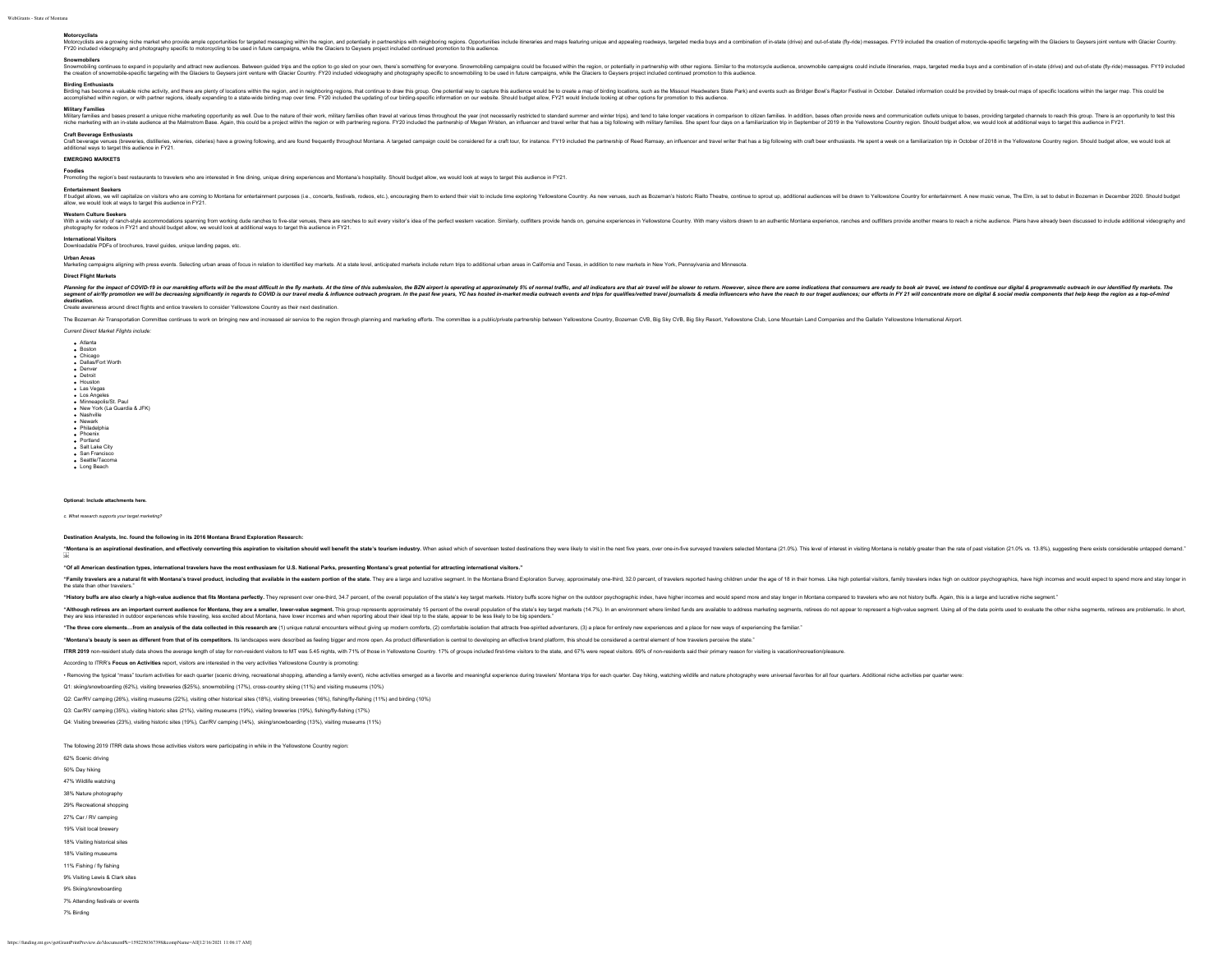### 7% Viewing art exhibits

6% Visit farmers market

5% River rafting / floating

4% Visit Indian reservations, horseback riding, dinosaur attractions, golfing

3% Visit local distillery, canoeing / kayaking, snowmobiling, rockhounding, cross-country skiing

## The **BZN airport** provided the following 2019 data (January 08, 2020):

Bozeman Yellowstone International Airoort (BZN) handled 1,573.860 passencers during 2019. This is an increase of 231.570 passencers (17.3%) compared to 2018 and is the 10th consecutive vear of record-breaking passencer tra

Passenger totals in and out by airline brand in 2019 were:

- · Delta Air Lines 545,668
- · United Airlines 538,984
- · Alaska Airlines 186,386
- · American Airlines 149,753
- 
- Allegiant Air 73,187
- · Frontier Airlines 57,849
- · JetBlue 15,415
- · Chartered Airline Flights 6,618

Yellow provies start fundably of OVC located thoughout the region for the warm season Memorial Day – September. As a requirement of the funding, WCs compile statistical information including where visitos are form, power a

**GOALS**

- 
- 1. Increase YC BRAND Recognion: Continue to raise awareness and build excitement about the Yellotter beyond the paraf concept across all seasons.<br>2. Increase recognition of regional communities as unique about the parafect
- 

### **PRIMARY GOAL**

**YC's primary goal is to raise brand awareness of this region as a premier travel destination.**

Objectives for meeting this goal:

- 
- Implement strategic media campaigns that reach our targeted audience(s)<br>Implement supporting resources for managing & tracking marketing & promotion campaigns<br>Encouraging visitation to authentic cultural & heritage assets
- Sharing the "local flavor" through promotion of festivals & events throughout the region Highlighting the abundance of outdoor recreation opportunities
- 

*a. In what types of co-ops with MTOT would you like to participate?*

YC is looking for additional opportunities to create co-oos impacting direct flight markets across the state. Yellowstone Country continues to work in coponeration with the BZN Air Transportation Committee (comprised airpo

It is likely that for FY 21, we are considering the following MOTBD Advertising Joint Ventures:

Sojern Trip Advisor VisaVue Possibly Parents Magazine

If MOTBD offers specific winter and shoulder season campaigns that fit our target markets, those would be strongly considered.

YC would participate in Joint Ventures with MOTBD, the Regions & CVBs to promote Native American culture, history and visitation. The JVs could take the form of traditional advertising and/or partnering to host travel medi

YC will continue to partner with MOTBD and other Regions/CVBs on an ongoing basis for:

v Montana Dinosaur Trial (brochures, website, marketing campaigns)

v Greater Yellowstone Region Mapguide brochure

#### **Optional: Include attachment here.**

*b. In what other types of co-ops would you like to participate? (Regions/CVBs, etc.)*

YC will controll the mail of the main that will content of the function of the above for a state in part in the state in the state in the state in the state of the state in the function in the function in the function in t

For FY 21, we are considering these Joint Ventures with other Regions/CVBs:

Glacier Country (Print & Digital) Continuation of Glaciers to Geysers, a separate project Destination Missoula (Print & Digital) Southeast Montana (Print & Digital) o Southeast Montana (Frint & Dr<br>The Possibly other CVBs in Region

Building partnerships with organizations and businesses throughout the region will also continue to be a malor focus for Yellowstone Country. We expect to have many opportunities to combine marketing efforts to help levera

Due to scales of economy many of the seven regional CVBs wouldn't be able to participate in large-scale efforts without YC's partnership. Therefore, it is a primary goal to continue offering realty marketing particle and t

Additionally, YC will continue to vet opportunities to partner with Montana State Parks to promote the four state parks in the region as both stand-alone destinations and as part of the "bigger" experience. Comparing the a

YC would participate in Joint Ventures with MOTBD, the Regions & CVBs to promote Native American culture, history and visitation. The JVs could take the form of traditional advertising and/or partnering to host travel medi

*c. What types of co-ops have you done in the past? Were they successful - why or why not?*

YC offers co-op opportunities for regional CVBs and businesses. We work to provide a greater impact and opportunity for underfunded entities to advertise nationally. This year, we offered annual, winter specific, and warm

YC region co-ops that have been the most successful have been those that help communities raise awareness and/or promote local events. YC has also partnered with CVBs and businesses for several press trips and video shoots

Trip Advisor, Network Programmatic banner and video, in-state digital and national print co-operatives have given the entire region a presence, with the intention of continued growth and development of future options. In t

### **Optional: Include attachments here.**

**Optional: Include attachments here.**

**Optional: Include attachment here:**

## *Marketing Segment, Method & Budget*

| <b>Marketin</b> | Marketing<br>Method | scribe your methor | ovide supporting research/statistics. | success | How do you plan to measure   Provide a brief rationale for this<br>methou | Estimated<br>hudget for<br>method | <b>Marketing Method Evaluation</b>                                                                                                   | Auu I |  |
|-----------------|---------------------|--------------------|---------------------------------------|---------|---------------------------------------------------------------------------|-----------------------------------|--------------------------------------------------------------------------------------------------------------------------------------|-------|--|
|                 |                     |                    |                                       |         |                                                                           |                                   | es, we met our objective. b.) Our strategy was successful based on the metrics below c). Yes, we will use this method in the future. |       |  |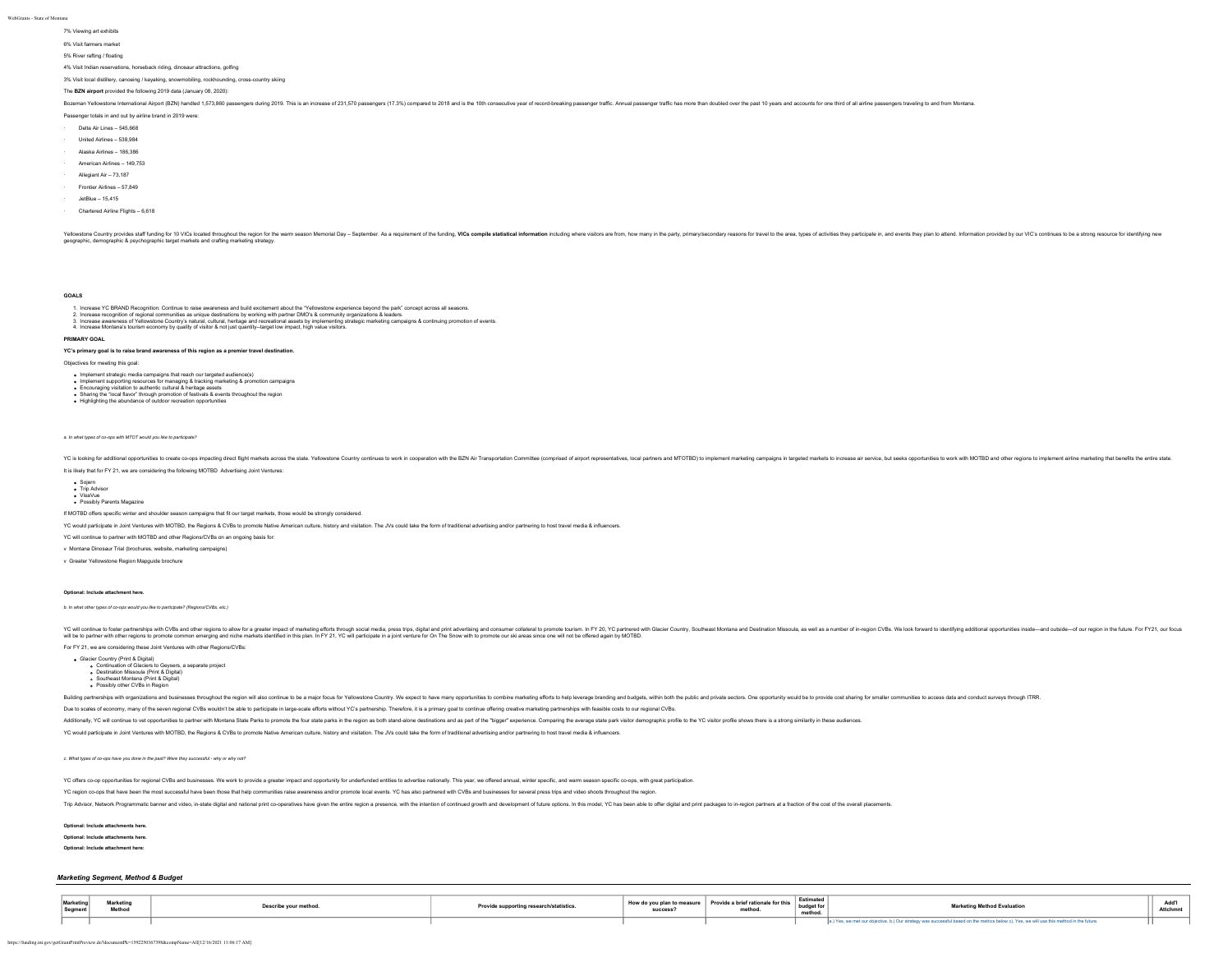| nsumer | <b>Print Advertising</b>               | The strategy for print advertising is to place highly targeted advertorial and/or display content in key publications that reach a specific<br>audience. Examples: Skiing, snowmobiling, lifestyle publications.<br>dvantages of print media advertising:<br>Specific Target Audience.<br>n print media, the advantage of catering to specific target audience opens up countless opportunities for reaching the audience. There is a<br>er efficiency in resources, as ads reach the target audier<br>oyal Readerships:<br>n the print media industry, readership is mostly longstanding and loyal.<br><b>Special Ad Positioning:</b><br>A major advantage in magazine advertising is that an advertiser can request special ad positioning, bringing greater visibility to the brand.<br>Credibility<br>Over a period of years, magazines create a vast pool of loyal readers who feel safe in its very credible environmen<br><b>Long Life Span</b><br>Compared to websites or national newspapers, magazines enjoy the longest life span. Some magazines (Nat Geo) are treasured across<br>ligh Reach Prospective<br>nother advantage is that magazines have a high reach prospective. Magazines pass from family, friends, colleagues, etc.<br>Glossy Ads:<br>These are usually trend setting and eye catching. Maximum visibility is reiterated through magazine advertising<br><b>Complementary &amp; Encouragement of Digital Ads:</b><br>hint ads will complement YC's digital campaigns already in play and entice readers to interact with YC's brand in a digital space | int advertising is an especially viable method when there is advertorial content that provides<br>he opportunity for either in-depth messaging tailored for a niche audience, or more generalized<br>ssaging for mass media.<br>tp://www.contentmanagementsoftwares.net/Benefits of advertising through print media.htm<br>http://www.marketingprofs.com/articles/2014/24084/print-marketing-will-thrive-in-2014-and-<br>https://medium.com/@dobbs1518/interesting-print-advertising-statistics-fd3db7bdb880<br>ttps://www.forbes.com/sites/forb<br>ncil/2018/03/02/does-print-still-have-a<br>ace-in-the-future-of-advertising-10-experts-weigh-in/#4ad83f2e5fc6<br>ttps://cash4toners.com/info/2019/02/10/why-print-matters/<br>https://cmasolutions.com/blog/advantages-of-combining-print-and-digital-advertisingi                                                                                                                                                                                                                                                                                                                | The primary objective for print<br>advertising is to raise<br>brand awareness. To measure succes<br>we will be looking at overall metrics<br>uch as website visitation, social medi<br>ngagement, call center activity and<br>uests for additional info<br>o specifically measure these metrics<br>YC will use the following benchmarks to<br>ure success:<br><b>Website Visitation:</b><br>· Increase of 10.5% of unique<br>visitors to the website from<br>FY20 final total (in progress).<br>ial Media Engagi<br>· Increase website visits from<br>social media by 25% to 53,500.<br>· Increase engagement by 10%<br>to 635,000.<br>$\bullet$ Increase link clicks by 10% to 110,000.<br>Call Center Requests:<br>Increase travel guide requests<br>by 10% off final total from FY20<br>final total (in progress).                                                                                                                                                                                                                                                                                                                                                                                                                                                                                                      | t advertising provides an opportunity to<br>eally "showcase" hrand/destination<br>Making an "active" brand introduction to<br>infall first time visitors to the region<br>for state.<br>einforcing the brand message by<br>reconnecting" with return visitors to show<br>hat there are always more, or different,<br>nces to be found on return visits<br>or focus will be on the primary, seconda<br>emerging/new target markets identified<br>he plan r<br>arrative                                                                                 | \$60,000.00  | Ve placed ads in the following outlets: Bird Watcher's Digest, with an estimated circulation number of 25,000.<br>Il other print publications were placed as part of the Yellowstone Country Cares Grant program or the Joint Venture program<br>ebsite Visitation<br>. Increase of 10.5% of unique visitors to the website from FY20 final total.<br>. This was successful. The FY20 final website total was 575,441 unique visitors. An increase of 10.5 percent put a goal for Yellowstone Country at<br>635.863 unique visitors. Yellowstone Country finished FY21 with 851.459 unique visitors.<br><b>Cial Media Engagement</b><br>. Increase website visits from social media by 25% to 53,500.<br>YC increased website visits from social media to 47,793, up from 42,800 in FY20, but short of our goal of a 25% increase. Our FY21 increase was 12%.<br>· Increase engagement by 10% to 635,000<br>YC increased engagement to 623,919, or a 9.1% increase. We fell 0.9% short of our goal.<br>. Increase link clicks by 10% to 110,000<br>Social media link clicks increased to 123,423, which exceeds our goal of 110,000.<br><b>Call Center Requests</b><br>. Increase travel guide requests by 10% off final total from FY20 final total.<br>. An increase of 10% above the FY20 total of 3,344 requests set a goal of 3,679 request for FY21. In FY21, Yellowstone Country fulfilled 4,341 travel<br>guide requests to surpass the goal.<br>owstone Country's only Consumer Advertising - Print placement can be found in the folder attached below, which also contains additional print placeme<br>tat will be referenced in the Jont Ventures evaluation<br>dditional print placements were completed as part of the Yellowstone Country Cares Grant program |                                             |
|--------|----------------------------------------|-------------------------------------------------------------------------------------------------------------------------------------------------------------------------------------------------------------------------------------------------------------------------------------------------------------------------------------------------------------------------------------------------------------------------------------------------------------------------------------------------------------------------------------------------------------------------------------------------------------------------------------------------------------------------------------------------------------------------------------------------------------------------------------------------------------------------------------------------------------------------------------------------------------------------------------------------------------------------------------------------------------------------------------------------------------------------------------------------------------------------------------------------------------------------------------------------------------------------------------------------------------------------------------------------------------------------------------------------------------------------------------------------------------------------------------------------------------------------------------------------------------------------------------------------------------------------------------|---------------------------------------------------------------------------------------------------------------------------------------------------------------------------------------------------------------------------------------------------------------------------------------------------------------------------------------------------------------------------------------------------------------------------------------------------------------------------------------------------------------------------------------------------------------------------------------------------------------------------------------------------------------------------------------------------------------------------------------------------------------------------------------------------------------------------------------------------------------------------------------------------------------------------------------------------------------------------------------------------------------------------------------------------------------------------------------------------------------------------------------|----------------------------------------------------------------------------------------------------------------------------------------------------------------------------------------------------------------------------------------------------------------------------------------------------------------------------------------------------------------------------------------------------------------------------------------------------------------------------------------------------------------------------------------------------------------------------------------------------------------------------------------------------------------------------------------------------------------------------------------------------------------------------------------------------------------------------------------------------------------------------------------------------------------------------------------------------------------------------------------------------------------------------------------------------------------------------------------------------------------------------------------------------------------------------------------------------------------------------------------------------------------------------------------------------------------------------|-------------------------------------------------------------------------------------------------------------------------------------------------------------------------------------------------------------------------------------------------------------------------------------------------------------------------------------------------------------------------------------------------------------------------------------------------------------------------------------------------------------------------------------------------------|--------------|------------------------------------------------------------------------------------------------------------------------------------------------------------------------------------------------------------------------------------------------------------------------------------------------------------------------------------------------------------------------------------------------------------------------------------------------------------------------------------------------------------------------------------------------------------------------------------------------------------------------------------------------------------------------------------------------------------------------------------------------------------------------------------------------------------------------------------------------------------------------------------------------------------------------------------------------------------------------------------------------------------------------------------------------------------------------------------------------------------------------------------------------------------------------------------------------------------------------------------------------------------------------------------------------------------------------------------------------------------------------------------------------------------------------------------------------------------------------------------------------------------------------------------------------------------------------------------------------------------------------------------------------------------------------------------------------------------------------------------------------------------------------------|---------------------------------------------|
|        | Online/Digital Advertising             | The strategy for digital (and all media placement) is the following:<br>Setting a Goal - determining who we are targeting & the desired outcome<br>Creating an Effective Message - awareness, interest, desire, and action<br>. Call to Action - drive traffic to the website, social media channels, etc.<br>Monitor & Measure - analysis of the placement's effectiveness<br>Digital advertising promotes awareness of cutdoor recreation, spectacular nature and charming small towns in Montana's Yellowstone<br>ountry region. The primary seasonal focus is winter, followed by warm & shoulder seasons. This campaign includes a national focus, as<br>well as placement in regional drive markets to push seasonal travel and metro areas with direct flights.                                                                                                                                                                                                                                                                                                                                                                                                                                                                                                                                                                                                                                                                                                                                                                                                              | ttps://www.tkg.com/insights/learn/benefits-of-digital-advertising<br>ttps://www.advertisemint.com/top-6-benefits-of-digital-advertising<br>https://prowly.com/magazine/advantages-of-digital-marketing-over-traditional-marketing/<br>https://cmasolutions.com/blog/advantages-of-combining-print-and-digital-advertising/<br>https://www.webfx.com/blog/marketing/benefits-of-digital-marketing/<br>ording to researchers at Marketing Land (marketingland.com), these are the key<br>asons for why DMOs should invest in digital advertising:<br>1. Digital Advertising Drives ROI<br>1. Digital Advertising Enhances The Effectiveness Of Non-Digital Media Channels<br>2. Digital Advertising Is Effective Across The Entire Customer Journey<br>4. Digital Advertising Drives Word-Of-Mouth At Scale<br>5. Digital Creative Drives Interaction & Lifts Brands<br>C. Digital Advertising Is More Efficient Than Traditional Media<br>7. Digital Advertising Is More Efficient Than Traditional Media<br>7. Digital Advertising Is Essential To Reaching An Audience<br>8. Digital Advertising Is Fyen More Effective Than We Know | For all marketing efforts, the entire<br>"journey" through the visitation phases<br>will be analyzed: acquisition (what are<br>we doing to attract the visitor<br>advertising message), behavior (what<br>direction does the messaging take<br>them) and outcomes (what was the<br>mpact to the region). Since the main<br>all to action will be to drive audience<br>to the website, we will use the followin<br>netrics for digital campaigns:<br>1. Estimated Impressions v. Actual<br>keep actual impressions 20% higher<br>n estimated impr<br>2. Clicks<br>crease total clicks by 5%<br>3. Click Through Rate (CTR)<br>keep a click through rate above 25%<br>4. Cost Per 1,000 Impressions (CPM)<br>- CPM is dependent on markets and<br>rget audiences. Goal as always is to<br>find best placements to keep costs<br>down. By measuring goals with other<br>metrics we will be able to determine<br>whether that buy and strategy is<br>cessful.<br>5. Cost Per Click (CPC)<br>- Total CPC goal of under \$4.00 for<br>digital placements and under \$1.50 fo<br>ocial placements.<br>* Because Yellowstone Country's<br><b>EXAMPLE 21 FY21 funding is somewhat in flux</b><br>due to the COVID-19 pandemic, the<br>may be a decrease in total media<br>buys which will surely lead to a<br>ease in total clicks. | tal marketing not only has the ability to<br>tuce a high ROI, it helps enhance other<br>ms or marketing. Studies have found that<br>gital advertising helps drive perceptions<br>tes brand awareness and can have as<br>vide a reach as marketers wan<br>or YC, our digital marketing strategy is to<br>ch a very targeted audience based on a<br>cific activity, and then executed in<br>inction with social media, print and<br>Icast media efforts. Our focus will be<br>n the primary, secondary & emerging<br>get markets identified in the plan | \$480,000.00 | .) Yes, we met our objective. b.) Our strategy was successful based on the metrics below c). Yes, we will use this method in the future<br>. Estimated Impressions v. Actual Impressions<br>FY21 saw Yellowstone Country's digital performance register 71,664,195 impressions. With an estimated 57,982,507 impressions for those media buys, YC<br>ceeded its goal of 20% with a 23% increase of actual impres<br>* 2. Clicks<br>FY20 saw Yellowstone Country register 313,490 clicks during its digital campaign. The FY21 campaign registered 388,465 clicks for an increase of clicks by<br>% which well exceeds our goal of a 5% increas<br>Click Through Rate (CTR)<br>The FY21 campaign registred a .54% click through rate, which more than doubles our goal of .25%.<br>Cost Per 1,000 Impressions (CPM)<br>With an overall CPM of \$9.78, YC's digital campaign was well within the industry average, which varies by type of placement. With YC's varied mix of<br>placements, a typical CPM would be in the \$10-15 range.<br>5. Cost Per Click (CPC)<br>ellowstone Country's FY21 campaign registered a \$3.25 total CPC which is well under our goal of \$4.00 total CPC for digital placements and our social CPC<br>was \$0.49 which is substancially under our goal of \$1.50.<br>ligital performance report can be located attached to the Webpage Marketing/SEM/SEO marketing segment. Scanned placement screenshots attached here                                                                                                                                                                                                                                                                                                                       | Digital Binder<br>FY21 Complet<br>ports.pdf |
| sumer  | hoto/Video Library                     | sing visual content across marketing methods provides an opportunity to help visitors conceptualize the type of experience they can have<br>nd help them differentiate Yellowstone Country from other DMOs.<br>Great imagery and video content help to build brand awareness, as people are more apt to share information that includes these<br>nents. The FY18 and FY19 emphasised obtaining imagery/video to enhance media campaigns through an integrated approach. Our<br>ategy is to use the following guidelines for all visual content<br>1. High quality beauty images & videos that depict what makes the region so spectacular<br>2. Engaging imagery that shows the audience possible experiences: dining, recreation, arts & culture, etc.<br>3. Leveraging visual content for SEO purposes                                                                                                                                                                                                                                                                                                                                                                                                                                                                                                                                                                                                                                                                                                                                                                            | p://www.steamfeed.com/visual-content-will-rule-digital-marketing-2014/<br>https://www.thinkwithgoogle.com/articles/youtube-insights-stats-data-trends-vol10.html<br>ttp://blog.hubspot.com/blog/tabid/6307/bid/33423/19-Reasons-You-Should-Include-Visual-<br>ntent-in-Your-Marketing-Data.aspx<br>ttps://blog.hubspot.com/marketing/visual-content-marketing-strategy<br>https://www.mdgadvertising.com/marketing-insights/infographics/its-all-about-the-images-<br>fographic/<br>https://www.markdelong.com/blog/power-of-advertising-photography                                                                                                                                                                                                                                                                                                                                                                                                                                                                                                                                                                                  | Reduction in leased, limited usage<br>Increase in YC "stock" videos &<br>nages that can be used broadly for<br>oth advertising and marketing.<br>Specific imagery targeted towards<br>iche audiences and targeted<br>lemographics.                                                                                                                                                                                                                                                                                                                                                                                                                                                                                                                                                                                                                                                                                                                                                                                                                                                                                                                                                                                                                                                                                         | e continue to build our image and video<br>rary as we integrate our website content<br>h our print and digital marketing. Ownin<br>ssets is a less expensive<br>limited usage contracts and allows for<br>re flexibility in how the assets are<br>d. Our focus will be on the primary,<br>ndary & emerging/new target marke<br>tified in the plan narrative.                                                                                                                                                                                          | \$70,000.00  | (1) Yes, we met our objective, b.) Our strategy was successful based on the metrics below c). Yes, we will use this method in the future.<br>. We only purchased photos and videos with an unlimited timeline so we can use these assets in all applications and along all timeframes<br>urchases were made with:<br>Andy Austin - Rodeo<br>Wiley Miller - Backcountry Skiing<br>.<br>Caden Crawford - Star Gazing, Fall Color<br>Colton Stiffler - Beaten Path <b>(5-year license) - would not do a license in perpetuity</b><br>Jeff Engebretson - Skiing<br>Ken Takata - Snowmobiling & Fishing<br>Sarah Hubbart - RVing<br>rtis Minster - Fishin<br>All photos aside from Colton Stiffler's image gives us rights to use in perpetuity and under any circumstances.<br>We included a photo/video shoot to increase our stock rodeo images and scenery as well as making a purchase of backcountry skiing footage. The photos<br>e purchased were to build up our library for certain activities.<br>3. The images and videos purchased were to increase areas that were needing some updates to target niche markets, such as RVing, backcountry skiing,<br>leos, star gazing and fall color.                                                                                                                                                                                                                                                                                                                                                                                                                                                                                                                                                                            |                                             |
| nsumer | Vebsite/Interne<br>Development/Updates | his seament encompasses multiple components of website work<br>Continued development of features and offerings. The primary objective in FY19 was the continual development of a relatively<br>sbsite. This included new updates in interactive messaging, blog curation, social media add-ons, pre-planned itineraries and access to<br>ast earned media, among others.<br>. Content strategy. An ongoing focus is to continuously build content to give visitors a reason to return. This content will live on the<br>bsite as well as being pushed through paid and earned channels.<br>Site management & maintenance. Website management and maintenance includes electronic database creation and maintenance<br>regular photo/video updating, website performance tools & reports, adding to media & content libraries, link review & changes, testing &<br>oubleshooting, training & technology assistance, and interfacing with MTOT and other tourism related organizations.<br>Future planning. Develop plans for future website components / functionality to ensure the website provides value to users over time                                                                                                                                                                                                                                                                                                                                                                                                                                                       | ttps://www.theedigital.com/blog/update-your-website-regularly<br>ttps://www.nextflywebdesign.com/update-website-content/<br>https://seositecheckup.com/articles/5-reasons-why-fresh-content-is-critical-for-your-website-<br>nd-seo<br>ttps://www.intechnic.com/blog/why-content-is-the-most-important-thing-on-your-website/                                                                                                                                                                                                                                                                                                                                                                                                                                                                                                                                                                                                                                                                                                                                                                                                         | Constituent feedback regarding<br>bsite experience.<br>Increase of unique visitors by 10%<br>rom FY20 total (TBD).<br>Increased questbook sign-ins and<br>avel guide requests by 10% from<br>FY20 total (TBD).                                                                                                                                                                                                                                                                                                                                                                                                                                                                                                                                                                                                                                                                                                                                                                                                                                                                                                                                                                                                                                                                                                             | r primary goal is to expand our branded<br>eb presence that compliments and<br>othens the efforts in all Yellowstor<br>try marketing channels. The websit<br>ves as a resource/planning tool for both<br>time and return visitors, so keeping<br>water industrial and "fresh" is a key<br>nponent.<br>e FY21 focus will be continu<br>easing the amount of engaging cont<br>hile researching updated best practices<br>for SEO.                                                                                                                       | \$50,000.00  | .) Yes, we met our objective. b.) Our strategy was successful based on the metrics below c). Yes, we will use this method in the future<br>Constituent feedback regarding website experience<br>. The attached .excel document includes user data from Hotjar that includes the read out of recorded user sessions. This will track a number of things,<br>including:<br>• New vs returing user<br>• Country of origin<br>. Action County<br>· Page Count<br>· Duration (Seconds)<br>Type of device<br>· Device screen size<br>· Brower used<br>· Operation system used<br>· Referrer URL<br>$\bullet$ Landing page<br>· Exit page<br>$\bullet$ Rage clicks<br>$\bullet$ U-turns<br>Il of these are also recorded on the platform to watch their actions<br>n example of this recording can be found here: https://insights.hotjar.com/r?<br>le=255702&recording=4638724546&startTime=1000&token=81f5d91eec164b3caf0ac2fd7ab934a3<br>Increase of unique visitors by 10% from FY20 total (TBD).<br>. This was successful. The FY20 final website total was 575,441 unique visitors. An increase of 10.5 percent put a goal for Yellowstone Country at<br>635.863 unique visitors. Yellowstone Country finished FY21 with 851.459 unique visitors.<br>Increased guestbook sign-ins and travel guide requests by 10% from FY20 total (TBD).<br>. An increase of 10% above the FY20 total of 3,344 requests set a goal of 3,679 request for FY21. In FY21, Yellowstone Country fulfilled 4,341 travel<br>guide requests to surpass the goal.<br>a.) Yes, we met our objective in regards to the SEM placements. We did not allocate any additional funding to SEO other than what is part of our website                                                                         | ist User<br>Data.xisx                       |
|        |                                        |                                                                                                                                                                                                                                                                                                                                                                                                                                                                                                                                                                                                                                                                                                                                                                                                                                                                                                                                                                                                                                                                                                                                                                                                                                                                                                                                                                                                                                                                                                                                                                                     |                                                                                                                                                                                                                                                                                                                                                                                                                                                                                                                                                                                                                                                                                                                                                                                                                                                                                                                                                                                                                                                                                                                                       |                                                                                                                                                                                                                                                                                                                                                                                                                                                                                                                                                                                                                                                                                                                                                                                                                                                                                                                                                                                                                                                                                                                                                                                                                                                                                                                            |                                                                                                                                                                                                                                                                                                                                                                                                                                                                                                                                                       |              | ainer funds. b.) Our strategy was successful based on the metrics below c). Yes, we will use this method (SEM) and SEO in the future.<br>SEM was be tracked similar to digital placements with a higher focus on bringing down the cost per click:<br>Cost Per Click (CPC)<br>· The FY21 SEM campaign registerd a \$1.66 CPC. The digital-only placements in FY21 registerd a \$3.25 cost per click.                                                                                                                                                                                                                                                                                                                                                                                                                                                                                                                                                                                                                                                                                                                                                                                                                                                                                                                                                                                                                                                                                                                                                                                                                                                                                                                                                                         |                                             |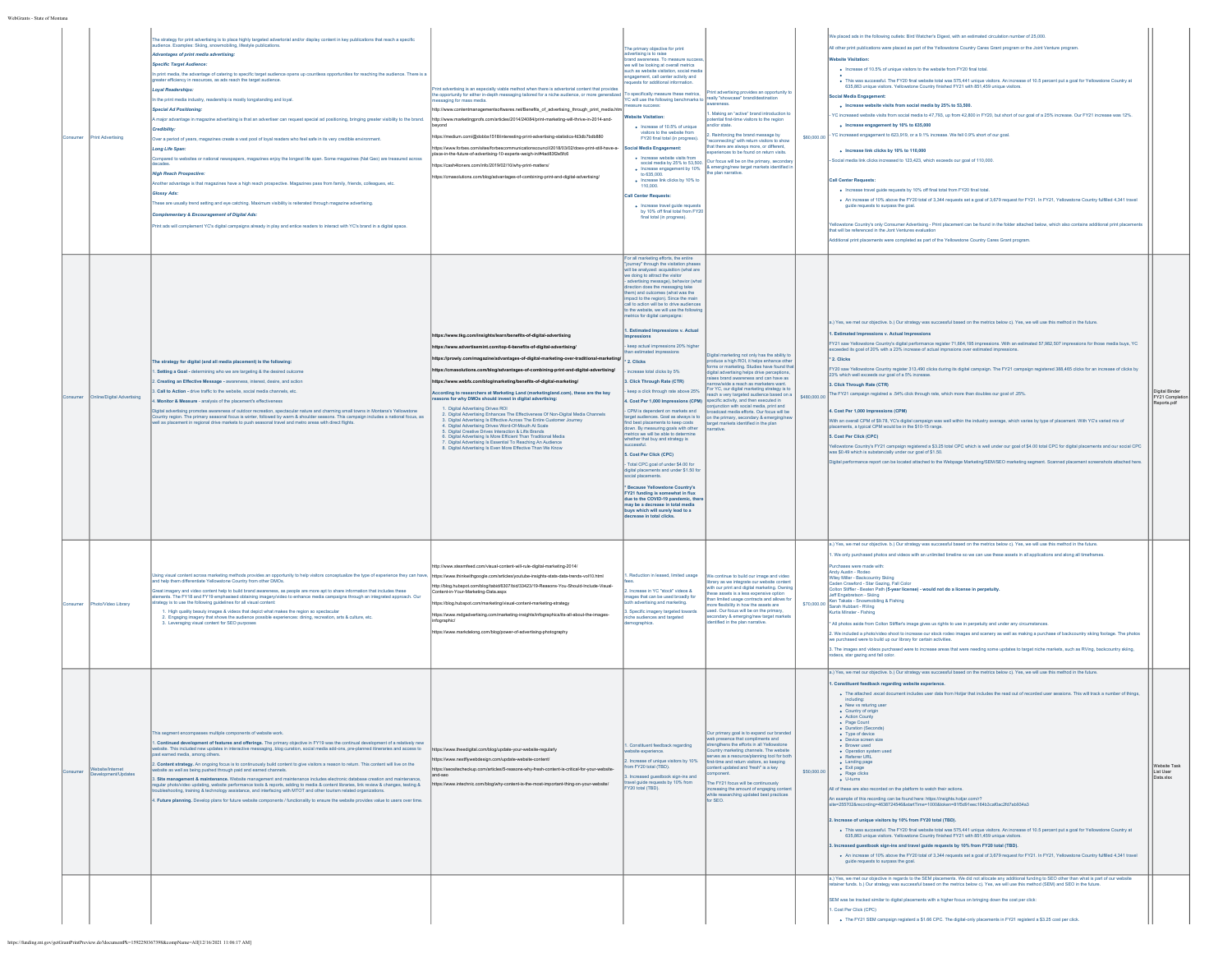|        | age<br>arketing/SEO/SEM                 | Both tools listed -- Search Engine Marketing (SEM) and Search Engine Optimization (SEO) are paramount to the continued success of a<br>king website<br>oth tools increase the amount of website visitors by getting the site to appear high on results returned by a search engine. SEM is<br>orsidered internet marketing that increases a site's visibility through organic search engines results and advertising. SEM includes SEO as https://www.directivegroup.com/deas/bols/news/blog/3-benefits-of-having-both-an-se                                                                                                                                                                                                                                                        | ps://www.crazyegg.com/blog/seo/benefits<br>https://berytech.org/top-10-benefits-of-search-engine-marketing-sem/<br>sure-seo-performance<br>ps://www.marketingeye.com/blog/marketing/the-benefits-of-sem.html                                                                                                                                                                         | SEM will be tracked similar to digital<br>placements with a higher focus on<br>bringing down the cost per click<br>ared to overall digital placeme<br>Cost Per Click (CPC)<br>. Conversions to the Yellowstone<br>Country website<br>3. Estimated Impressions v. Actual<br>pressions<br>Clicks<br>5. Click Through Rate (CTR)<br>6. Cost Per 1.000 Impressions (CPM)<br>SEO will be tracked by:<br>Increase unique visitors by 10%<br>Increase SEO Originated Traffic by<br>Increase time on site by 5%<br>Decrease Bounce rate by 6%<br>Increase Mobile Traffic by 10%<br>Increase Click-Through Rate (CTR)<br>Increase Return visitors by 5%                                                                                                                                                                                                                                                                                                                                                                                                                                                                                                                                                                                                                                                                                                                                                                                                                                                                                                                                                                                                                                                                                                                                                                                                                                                                                                                                                                           | day, SEO is a staple of any marketing<br>ategy. Improving SEO is a top priority o<br>outly companies for their websites. A strong<br>EO & SEM strategy will allow more<br>ors to reach your content and gives a<br>tter chance of turning those website<br>itors into actual visitors to the region<br>SEM and SEO will help YC stay in the<br>efront of the competitive int                                                                                                                                                                                                                                                    |              | 2. Conversions to the Yellowstone Country website<br>. The FY21 SEM campaign drove 3,937 conversions/leads through the YC website<br>Estimated Impressions v. Actual Impr<br>. The FY21 SEM campaign registered 4,303,941 impressions, which more than doubles the 2,000,000 estimated impressions for this placement.<br>. Clicks<br>. The FY21 SEM campaign registred 35.496 clicks to the YC website.<br>5. Click Through Rate (CTR)<br>The FY21 SEM campaign registred a 0.82% CTR.<br>Cost Per 1,000 Impressions (CPM)<br>. The FY21 SEM campaign registered a \$13.67 CPM. The CPM is higher for this placement because the focus of the cmapaign is driving clicks and<br>reducing the cost per click.<br>$$55,000.00$ SEO will be tracked by:<br>Increase unique visitors by 10%<br>. The FY20 final website total was 575,441 unique visitors. An increase of 10.5 percent put a goal for Yellowstone Country at 635,863 unique visitors.<br>ne Country finished FY21 with 851,459 unique visitor<br>rease SEO Originated Traffic by 10%<br>. SEO originated website traffic increased by 30% from FY20 to FY21<br>Increase time on site by 5%<br>. Time on site increased from :47 seconds to 1:55 from FY20 to FY21, of 144%<br>. Decrease Bounce rate by 5%<br>. Bounce rate decreased by 33% from FY20 to FY21<br>I. Increase Mobile Traffic by 10%<br>. Mobile traffic increased by 27% from FY20 to FY21<br>Increase Click-Through Rate (CTR) by 5%<br>. Average CTR increased by 19.4% from FY20 to FY21<br>ncrease Return visitors by 5%<br>. Repeat visitation increased 8.8% from FY20 to FY21                                                                                                                                                                                                                                                                                                                                                                                                                                                                                                                                                                                                                                                                                                                                                                                                                                                                                                                                                                                                                                                                                                                                                                                                                                                                                                                                                                                                                                                                                                                                                                                                                                                                                                                                                                                                                                                                                                                                                                                                                                                                                                                                                                                                                                                                                                                                                                                                                                                                                                                                                                                                                                                                                                                                                                | YCMI FY21<br>Report.pdf |
|--------|-----------------------------------------|-------------------------------------------------------------------------------------------------------------------------------------------------------------------------------------------------------------------------------------------------------------------------------------------------------------------------------------------------------------------------------------------------------------------------------------------------------------------------------------------------------------------------------------------------------------------------------------------------------------------------------------------------------------------------------------------------------------------------------------------------------------------------------------|--------------------------------------------------------------------------------------------------------------------------------------------------------------------------------------------------------------------------------------------------------------------------------------------------------------------------------------------------------------------------------------|--------------------------------------------------------------------------------------------------------------------------------------------------------------------------------------------------------------------------------------------------------------------------------------------------------------------------------------------------------------------------------------------------------------------------------------------------------------------------------------------------------------------------------------------------------------------------------------------------------------------------------------------------------------------------------------------------------------------------------------------------------------------------------------------------------------------------------------------------------------------------------------------------------------------------------------------------------------------------------------------------------------------------------------------------------------------------------------------------------------------------------------------------------------------------------------------------------------------------------------------------------------------------------------------------------------------------------------------------------------------------------------------------------------------------------------------------------------------------------------------------------------------------------------------------------------------------------------------------------------------------------------------------------------------------------------------------------------------------------------------------------------------------------------------------------------------------------------------------------------------------------------------------------------------------------------------------------------------------------------------------------------------------|---------------------------------------------------------------------------------------------------------------------------------------------------------------------------------------------------------------------------------------------------------------------------------------------------------------------------------------------------------------------------------------------------------------------------------------------------------------------------------------------------------------------------------------------------------------------------------------------------------------------------------|--------------|----------------------------------------------------------------------------------------------------------------------------------------------------------------------------------------------------------------------------------------------------------------------------------------------------------------------------------------------------------------------------------------------------------------------------------------------------------------------------------------------------------------------------------------------------------------------------------------------------------------------------------------------------------------------------------------------------------------------------------------------------------------------------------------------------------------------------------------------------------------------------------------------------------------------------------------------------------------------------------------------------------------------------------------------------------------------------------------------------------------------------------------------------------------------------------------------------------------------------------------------------------------------------------------------------------------------------------------------------------------------------------------------------------------------------------------------------------------------------------------------------------------------------------------------------------------------------------------------------------------------------------------------------------------------------------------------------------------------------------------------------------------------------------------------------------------------------------------------------------------------------------------------------------------------------------------------------------------------------------------------------------------------------------------------------------------------------------------------------------------------------------------------------------------------------------------------------------------------------------------------------------------------------------------------------------------------------------------------------------------------------------------------------------------------------------------------------------------------------------------------------------------------------------------------------------------------------------------------------------------------------------------------------------------------------------------------------------------------------------------------------------------------------------------------------------------------------------------------------------------------------------------------------------------------------------------------------------------------------------------------------------------------------------------------------------------------------------------------------------------------------------------------------------------------------------------------------------------------------------------------------------------------------------------------------------------------------------------------------------------------------------------------------------------------------------------------------------------------------------------------------------------------------------------------------------------------------------------------------------------------------------------------------------------------------------------------------------------------------------------------------------------------------------------------------------------------------------------------------------------------------------------------------------------------------------------------------------------------------------------------------------------------------------------------------------------------------------------------------------------------------------------------------------------------------------------------------------------------------------------------------------------------------------------------------------------------------------------------------------------------------------|-------------------------|
|        | Electronic Adv - Newsletter,<br>E-blast | ect marketing campaigns will be highly targeted and integrated. Email marketing will allow YC to build relationships by providing the right<br>nformation at the right time directly to people who already have made a connection to the region. We will use informative co<br>ontent & great<br>nagery for inspiration - and to depict an experience.                                                                                                                                                                                                                                                                                                                                                                                                                              | ps://blog.bufferapp.com/8-effective-email-strategies-backed-by-research<br>https://www.forbes.com/sites/steveolenski<br>marketing-most-difficult/#23249ecd3e28<br>ski/2014/09/26/email-marketing-most-effective-mo<br>ler/study-shows-email-marketing-still-popular-and-effective-wit<br>s://www.inc.com<br>tps://www.campaignmonitor.com/resources/guides/email-marketing-new-rules | YC will use one/more of the following<br>KPIs to analyze & measure the su<br>direct email campaigns<br>1. Click Rate of 0.4%<br>Conversion Rate of 0.4%<br>Unique Open Rate at or better than<br>Unsubscribe Rate at less than 0.5%<br>Bounces at less than 0.5%<br>6. Site Traffic increase of 10.5% from<br>FY20 total                                                                                                                                                                                                                                                                                                                                                                                                                                                                                                                                                                                                                                                                                                                                                                                                                                                                                                                                                                                                                                                                                                                                                                                                                                                                                                                                                                                                                                                                                                                                                                                                                                                                                                 | ail is effective because its perm<br>sed. The people on our email list<br>have coted in to receive messages. Email<br>ting makes sense because it's usable<br>multiple devices and we can include<br>ial media, online video and other<br>rketing elements all within one conter<br>marketing message. Our focus will be<br>on the primary, secondary & emerging/n<br>get markets identified in the plan<br>ative.                                                                                                                                                                                                              | \$21,000.00  | a.) Yes, we met our objective. b.) Our strategy was successful based on the metrics below in some areas and unsuccessful in others c). Yes, we will use this<br>ethod in the future<br>1. Click Rate of 0.4%<br>YC had a click rate of 0.33%, which missed our goal of 0.4 percent.<br>2. Conversion Rate of 0.4%<br>YC had a conversion rate of 0.34%, which missed our goal of 0.4 percent.<br>I. Unique Open Rate at or better than 12%<br>YC had a unique open rate of 15.12%, beating the goal by 3.12%.<br>4. Unsubscribe Rate at less than 0.5%<br>YC had an unsubscribe rate of 0.23%, which is within our goal range.<br>5. Bounces at less than 0.5%<br>YC had a bounce rate of 0.28%, which is within our goal range.<br>6. Site Traffic increase of 10.5% from FY20 total<br>The FY20 final website total was 575,441 unique visitors. An increase of 10.5 percent put a goal for Yellowstone Country at 635,863 unique visitors.<br>wstone Country finished FY21 with 851,459 unique visitors.                                                                                                                                                                                                                                                                                                                                                                                                                                                                                                                                                                                                                                                                                                                                                                                                                                                                                                                                                                                                                                                                                                                                                                                                                                                                                                                                                                                                                                                                                                                                                                                                                                                                                                                                                                                                                                                                                                                                                                                                                                                                                                                                                                                                                                                                                                                                                                                                                                                                                                                                                                                                                                                                                                                                                                                                                                                                                                                                                                                                                                                                                                                                                                                                                                                                                                                                                                      |                         |
| nsumer | <b>Joint Ventures</b>                   | ting projects will be identified & imple<br>rented for specific target geogr<br>aphic & demographic markets and may includ<br>wall of the follow<br>ion, video, print, Internet, radio and display adve<br>with MTOTBD & other Region/CVBs as applicable and/or as funds allow. We will also partner with the Bozeman CVB to do airline marketing<br>specific to the objective of increasing air service and/or awareness of flights (to help maintain seat capcity) to Bozeman Yellowstone<br>emational Airport. As with all YC marketing, the Joint Venture projects YC participates in will be specific to promoting outdoor<br>ivities/recreational experiences<br>https://funding.mt.gov/getGrantPrintPreview.do?documentPk=1592250367398&compName=All[12/16/2021 11:06:17 AM] | https://www.investopedia.com/ask/answers/033115/what-are-primary-advantages-forming-join<br>venture.asp<br>ttps://www.forbes.com/sites/lbsbusinessstrategyreview/2013/11/26/making-joint-ventures-a-<br>trategic-success/#3ac3e3d37d9a                                                                                                                                               | lanned JVs for FY 21 include the Wes<br>wstone Travel Guide, VisaVue<br>Spending Data, Red Lodge Travel<br><b>Suide, Bozeman Airport Support,</b><br>Montana Dinosaur Trail Support and<br>laciers to Geysers warm season.<br><b>Ilowstone Country can measure</b><br>success (from a top-level view) by<br>aking into account the additional<br>marketing reach for the region due to<br>the investment of Joint Venture dollars<br>addition, each Joint Venture can be<br>tracked and monitored with media<br>erformance reports, making it easy to<br>dentify direct impact<br>For digital placements, JV programs<br>will be tracked and mesured by:<br>1. Estimated Impressions v. Actual<br>keep actual impressions 20% higher<br>estimated impres<br>2. Click Through Rate (CTR)<br>keep a click through rate above 0.25%<br>3. Cost Per 1,000 Impressions (CPM)<br>less than \$10.<br>CPM is dependent on markets and<br>target audiences. Goal as always is to<br>find best placements to keep costs<br>down. Goal in FY21 will be a CPM less<br>an \$10.<br>4. Cost Per Click (CPC)<br>- Total CPC goal of under \$4.00 for<br>social placements.<br>* Because Yellowstone Country's<br>FY21 funding is somewhat in flux<br>due to the COVID-19 pandemic, then<br>may be a decrease in total media<br>buys which will surely lead to a<br>crease in total clicks.<br>For print placements, we will use the<br>wing measurements of success<br><b>Website Visitation:</b><br>- Increase of 10.6% of unique<br>visitors to the website from<br>FY20 final total (in progress)<br>Social Media Engagement:<br>· Increase website visits from<br>social media by 25% to 53,500<br>· Increase engagement by 109<br>to 635,000.<br>. Increase link clicks by 10% to<br>110,000.<br><b>Call Center Requests</b><br>· Increase travel quide red<br>y 10% off final total from FY20<br>final total (in progress)<br>For the YC-Bozeman CVB airline<br>markeitng JV with the Bozeman CVB,<br>we will track success using | s with all advertising, Joint Ventures can<br>xxts.<br>Our focus will be on the primary, secondar<br>emerging/new target markets identified in<br>e plan narrative.<br>anned JVs for FY 21 include (but not<br>+ MOTBD JV opportunities<br>↑ YC/CVB regional winter & warm<br>season media placements, publicity<br>events, social media partnerships<br>· Partnerships with other<br>Regions/CVBs--could include Dark<br>Skies/Astro-tourism, BMW Rally,<br>YC-GC Glaciers to Geysers<br>motions and any that were<br>planned for FY 20 & moved to FY<br>21 due to Covid-19.<br>• Bozeman CVB Airline Marketing<br>Partnership | \$550,000.00 | a.) Yes, we met our objective, b.) Our strategy was successful based on the metrics below c). Yes, we will use this method in the future.<br>.<br>Of the planned JVs for FY 21, the only completed ones were the West Yellowstone Travel Guide, VisaVue Spending Data, Red Lodge Travel Guide, Bozeman<br>Nirport Support, Montana Dinosaur Trail Support and Glaciers to Geysers warm season. Additional Joint Ventures were incorporated into the Cares Grant<br>ogram campaign.<br>The Glaciers to Geysers campaign was the only digital component, which returend the following statistics:<br>I. Estimated Impressions v. Actual Impressions<br>. This campaign recorded7,143,563 impressions vs. 6,049,521 estimated impressions. Our rate in FY21 was 18% when our goal was 20%. We will reach<br>this goal with additional digital JV placements.<br>2. Click Through Rate (CTR)<br>. This campaign recorded a 1.30% CTR, which is better than our goal of 0.25%.<br>3. Cost Per 1,000 Impressions (CPM)<br>. This campaign recorded a \$5.29 CPM, which is better than our goal of \$10 CPM.<br>1. Cost Per Click (CPC)<br>. This campaign recorded a 0.41% CPC, which is better than our goal of \$1.50 for this type of placement.<br>Based on our digital campaign goals, this campaign performed better than most digital placements<br><b>Vebsite Visitation</b><br>The FY20 final website total was 575,441 unique visitors. An increase of 10.5 percent put a goal for Yellowstone Country at 635,863 unique visitors.<br>wstone Country finished FY21 with 851,459 unique visitors.<br><b>Social Media Engagement:</b><br>. Increase website visits from social media by 25% to 53,500.<br>/C increased website visits from social media to 47,793, up from 42,800 in FY20, but short of our goal of a 25% increase. Our FY21 increase was 12%.<br>· Increase engagement by 10% to 635,000<br>YC increased engagement to 623,919, or a 9.1% increase. We fell 0.9% short of our goal.<br>. Increase link clicks by 10% to 110,000<br>Social media link clicks increased to 123,423, which exceeds our goal of 110,000.<br>. Call Center Requests<br>An increase of 10% above the FY20 total of 3,344 requests set a goal of 3,679 request for FY21. In FY21, Yellowstone Country fulfilled 4,341 travel guide<br>quests to surpass the goal<br>zeman CVB JV-Air Transportation Marketing:<br>trough our partnership with the Bozeman CVB and the Airline Marketing Group, we have had a very successful year in attracting new flights and filling those<br>flights with visitors. With the addition of Southwest Airlines and numerous added flights from existing carriers, FY21 was a great year for airline marketing. Due<br>In the great success of this public private partnership, we<br>arket, that helped raise the # of direct flights, and therefore the # of passengers. It's hard to deny the impact those funds have had on growing our airport<br>traffic and out of state visitation. BZN continues to be the leading airpot in the state, and the #'s are significantly higher than the national averages.<br>e the airline marketing, we will continue to use this method, but since we have successfully attracted all of the major airlines to Bozeman, we will now shift the<br>strategy somewhat to use the marketing dollars to help maintain our market share; i.e. maintaining awareness of certain routes or looking for ways to fill seats<br>on existing airlines. The approach will evolve but the use of<br>om BZN:<br>lere are the October 2021 statistics for BZN. Passenger traffic for October 2021 was up 50.1% from the record level set in October 2019. Nationally, October<br>Facebook and the statement of the Content of the College of the Statement of the Content of the Statement of the Statement of 2021, the Statement of 2021, the Statement of 2021, the Statement of 2021, the Statement of 2021<br>BZN total passengers for 2021 compared to 2020 and 2019<br><b>Total Revenue Passengers</b><br>$%$ Chg<br>% Chg<br>2020 2019<br>2021<br>2020<br>2019<br>January 86,606 137,154 119,620 -36.9%<br>$-27.6%$<br>February 99,083 142,969 120,180 -30.7%<br>$-17.6%$<br>March 133,705 89,352 146,301 49.6%<br>$-8.6%$<br>April 98,434 2,932 89,992 3257.2% 9.4%<br>May 131,968 12,262 111,271 976.2%<br>18.6% | FY21 Print<br>nents.p   |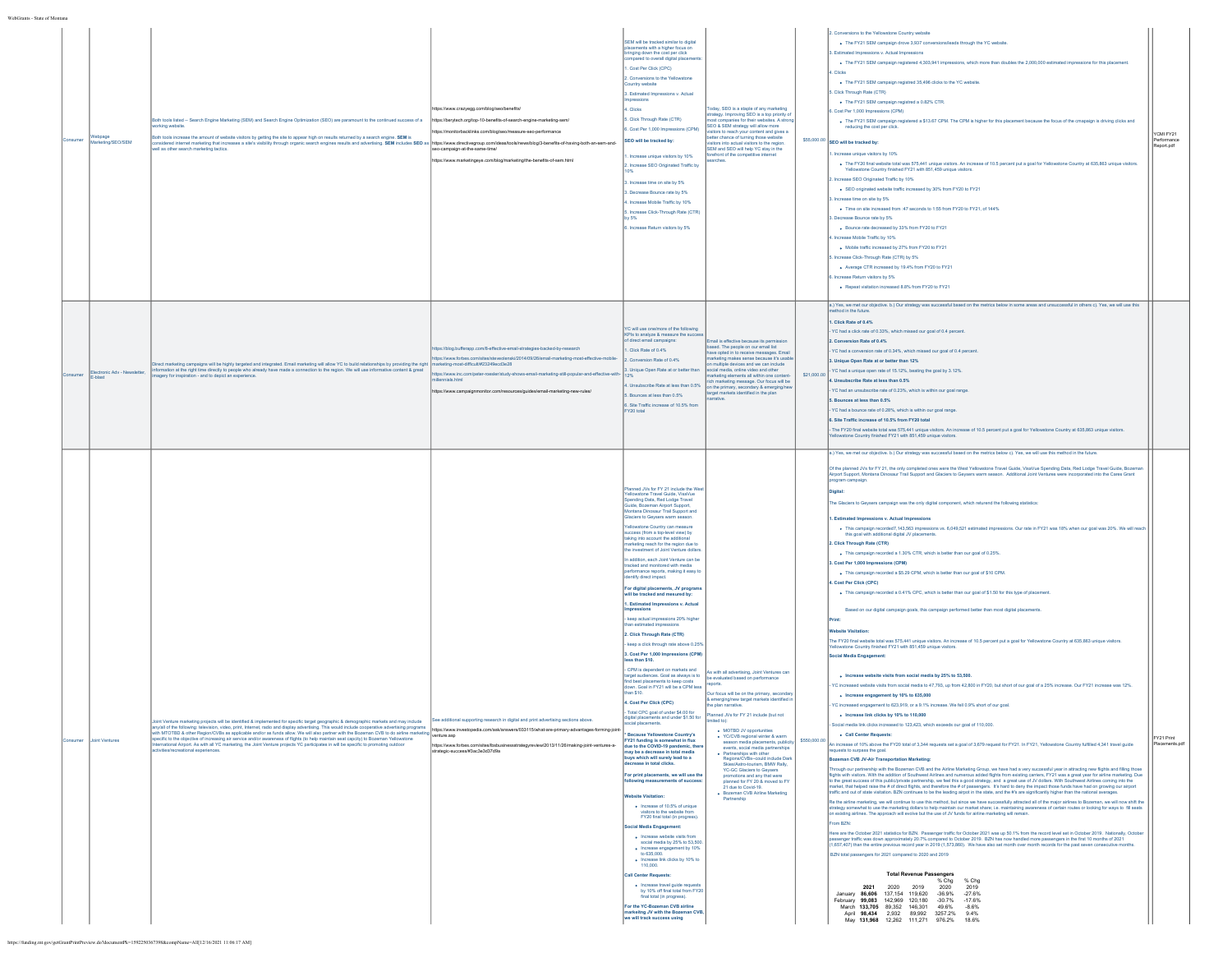|          |                                            |                                                                                                                                                                                                                                                                                                                                                                                                                                                                                                                                                                                                                                                                                                                                                                                                                                                                                                                                                                                                                                                                                                                                                                                      |                                                                                                                                                                                                                                                                                                                                                                                                                                                                                                                                                                                                                                                                                                                                                                                                                                                                                                                                                                                                                                                                                                          | one/more of these metrics:<br># of new flights added during the year<br>d/or increase in seat cpacity on<br>istign flights.<br>For Data Sharing JV options<br>including VisaVue, we will track by<br>the following:<br>. Purchase of the data                                                                                                                                                                                                                                                                                                                                                                                          |                                                                                                                                                                                                                                                                                                                                                                                                                                                                                                                                                                                                                                                                                                                                                                                                                                                                                                                                                                                                                                                                                                                                                                                                                             |              | June 223.827 37.057 164.211 504.0%<br>36.3%<br>July 277,355 86,750 191,282 219.7%<br>45.0%<br>August 254,975 96,276 176.745<br>164.8% 44.3%<br>eptember 195,262 86,592 132,348<br>125.5%<br>47.5%<br>October 156,192 69,913 104,028 123.4% 50.1%<br>November<br>50.199 81.971<br>December<br>78 319 135 911<br>YTD 1,657,407 761,257 1,355,978 117.7% 22.2%<br>889,775 1,573,860<br>Total<br>Data Sharing:<br>. YC purchased the VisaVue data for \$5,952.94                                                                                                                                                                                                                                                                                                                                                                                                                                                                                                                                                                                                                                                                                                                                                                                                                                                                                                                                                                                                                                                                                                                                                                                                          |                                                          |
|----------|--------------------------------------------|--------------------------------------------------------------------------------------------------------------------------------------------------------------------------------------------------------------------------------------------------------------------------------------------------------------------------------------------------------------------------------------------------------------------------------------------------------------------------------------------------------------------------------------------------------------------------------------------------------------------------------------------------------------------------------------------------------------------------------------------------------------------------------------------------------------------------------------------------------------------------------------------------------------------------------------------------------------------------------------------------------------------------------------------------------------------------------------------------------------------------------------------------------------------------------------|----------------------------------------------------------------------------------------------------------------------------------------------------------------------------------------------------------------------------------------------------------------------------------------------------------------------------------------------------------------------------------------------------------------------------------------------------------------------------------------------------------------------------------------------------------------------------------------------------------------------------------------------------------------------------------------------------------------------------------------------------------------------------------------------------------------------------------------------------------------------------------------------------------------------------------------------------------------------------------------------------------------------------------------------------------------------------------------------------------|----------------------------------------------------------------------------------------------------------------------------------------------------------------------------------------------------------------------------------------------------------------------------------------------------------------------------------------------------------------------------------------------------------------------------------------------------------------------------------------------------------------------------------------------------------------------------------------------------------------------------------------|-----------------------------------------------------------------------------------------------------------------------------------------------------------------------------------------------------------------------------------------------------------------------------------------------------------------------------------------------------------------------------------------------------------------------------------------------------------------------------------------------------------------------------------------------------------------------------------------------------------------------------------------------------------------------------------------------------------------------------------------------------------------------------------------------------------------------------------------------------------------------------------------------------------------------------------------------------------------------------------------------------------------------------------------------------------------------------------------------------------------------------------------------------------------------------------------------------------------------------|--------------|-----------------------------------------------------------------------------------------------------------------------------------------------------------------------------------------------------------------------------------------------------------------------------------------------------------------------------------------------------------------------------------------------------------------------------------------------------------------------------------------------------------------------------------------------------------------------------------------------------------------------------------------------------------------------------------------------------------------------------------------------------------------------------------------------------------------------------------------------------------------------------------------------------------------------------------------------------------------------------------------------------------------------------------------------------------------------------------------------------------------------------------------------------------------------------------------------------------------------------------------------------------------------------------------------------------------------------------------------------------------------------------------------------------------------------------------------------------------------------------------------------------------------------------------------------------------------------------------------------------------------------------------------------------------------|----------------------------------------------------------|
|          | sctronic Adv - Newsletter<br><b>F.hlad</b> | In FY21. Yellowstone Country plans to implement a targeted email marketing strategy to increase engagement and website visitation<br>ng our current email subs<br>ring down our target groups, we will conduct a survey asking subscribers to select the topics they find most interesting. We will<br>then target those segments with a specific communication strategy based on connecting with recipients through their stated inter<br>tial email streams to break down as follows:<br><b>Email Marketing Groups</b><br>Audience 1<br>Audience 2<br>Gen X and Older Millennials<br>Baby Boomer and Older Gen X<br>Day hiking<br>Cycling<br>Kayaking<br>Birding<br>Canoeino<br>Motorcycle touring<br>Golfing<br>Hiking/Backpacking<br>Horseback riding<br>Nature photography<br>Trailrunning<br>Wildlife watching<br>Float trips/river rafting<br>Float trips/river rafting<br>Attending Festivals/performing<br>Attending festivals/performing arts<br>arts<br>Farmers Markets<br>Viewing art exhibits<br>Visit breweries & distilleries<br>Museums & historical/LC sites<br>Car / RV camping<br>Visit breweries & distilleries<br>RV camping                                    | hree Digital Marketing Trends to Focus on in 2020<br>https://www.forbes.com/sites/theyec/2019/12/27/three-digital-marketing-trends-to-focus-on-in<br>2020/#77ae6d8f5873<br>2020 Trends in Digital Marketing<br>https://www.forbes.com/sites/forbesagencycouncil/2020/02/03/2020-trends-in-digital-<br>rketing/#dc10b0e2f035<br>ligital Marketing Trends<br>ttps://www.theedigital.com/blog/digital-marketing-trends<br>trics Email Marketers Should Be Tracking<br>ttps://blog.hubspot.com/marketing/metrics-email-marketers-should-be-tracking                                                                                                                                                                                                                                                                                                                                                                                                                                                                                                                                                          | ess will be measured with an<br>reased Open Rate, Click Through<br>tes, Total Opens, Unsubscribe Ra<br>and Bounce Rate. Since this is a new<br>ogram, this year will be a benchmark<br>For our initial email, we are hoping for a<br>25% open rate                                                                                                                                                                                                                                                                                                                                                                                     | Litmus Marketing recently released a rep<br>titled, Email Marketing 2020: 20 Experts<br>Share their Visions of the Future of the<br>hannel, (attached.)<br>op Experts Agree:<br>Fmail is the dominant digital<br>identity and the channel consu<br>prefer when receiving<br>nication from brands<br>. In the next 5 years, email<br>narketing will remain the top<br>performing messaging channel<br>with Millennials believing email<br>marketing is here to stay.<br>· Email marketing is advantageou<br>because it is permise<br>and provides robust, first-party<br>arch has found:<br>· Email list segmentation and<br>creating campaigns that connect<br>with the recipient's interests result<br>in increased open rates, greater<br>relevance and lower unsubscribe<br>rates.<br>ttps://www.socialm<br>il-marketing-best-practices-for-<br>2020/567464/1<br>dies continue to show that email<br>tarketing has a strong ROI, averaging<br>veen \$38-\$52 ROI for every dolla<br>pent. Yellowstone Country currently has a<br>bscriber list of over 32,000 people<br>rough segmentation and carefully<br>aned communication, we can nourish<br>ese leads with relevant and timely<br>ormation based on their specific |              | a.) Yes, we met our objective. b.) Our strategy was successful based on the metrics below in most instances. c). Yes, we will use this method in the future.<br>1. Open Rate of 25%<br>YC had an open rate of 15.16% which did not meet our goal, but is an increase over FY20's 14.5 percent.<br>2. Click Through Rate<br>YC had a dick through rate of 33% which was a slight increase over 0.3% in FY20.<br>3. Total Opens<br>\$3,000.00 . YC had 195,712 total opens, which is an increase from 100,862 in FY20.<br>. Unsubscribe Rate<br>YC had an unsubscribe rate of 0.23%, which is an improvement from the mark of 0.29% in FY20 and 0.38% in FY19.<br>5. Bounce Rate<br>YC had a bounce rate of 0.28% which was a significant improvement from the 0.49% rate in FY20 and a 1.47% rate in FY19.                                                                                                                                                                                                                                                                                                                                                                                                                                                                                                                                                                                                                                                                                                                                                                                                                                                             | Completion<br>orts.xlsx                                  |
|          | ninistration                               | e objective for use of this budget is to use the allowable 20% of the overall budget as efficiently & effectively as possible, yet still maintain<br>a quality operation. The strategy to achieve the objective is to minimize fixed costs, utilize" best buys" when acquiring necessary assets and<br>irioritize costs based on a "need" versus "wants" basis                                                                                                                                                                                                                                                                                                                                                                                                                                                                                                                                                                                                                                                                                                                                                                                                                       | https://smallbusiness.chron.com/examples-budget-justifications-26023.htm<br>ttps://doresearch.stanford.edu/training/cardinal-curriculum-level-2/proposal-and-budget<br>paration-ora-1120/proposal-and-budget-preparation-create-budget/budget-justification                                                                                                                                                                                                                                                                                                                                                                                                                                                                                                                                                                                                                                                                                                                                                                                                                                              | YC strives to use less than the<br>owable 20% for Administrati<br>hereby allocating more funds to the<br>narketing endeavors, and less to<br>erations management. Success will<br>measured by evaluating our ability to<br>imize operation costs enough that<br>don't use the full 20%.                                                                                                                                                                                                                                                                                                                                                | he Administrative budget is the operation<br>sudget that allows us to pay wages,<br>operate an office, buy equipment & conduc<br>ness as an organization                                                                                                                                                                                                                                                                                                                                                                                                                                                                                                                                                                                                                                                                                                                                                                                                                                                                                                                                                                                                                                                                    | \$210,000.0  | (es, we met our objective. Yes, the strategy & method were successful. Yes, we plan to use this method again<br>ellowstone Country set our strategy to keep as low an adminstrative operating budget as possible so as tollow more funds ot be used for marketing purposes<br>We met our objective in that we used only 9% of our overall budget, remmaining well under the allowable 20%.                                                                                                                                                                                                                                                                                                                                                                                                                                                                                                                                                                                                                                                                                                                                                                                                                                                                                                                                                                                                                                                                                                                                                                                                                                                                            |                                                          |
| innor    |                                            | This budget supports distribution of YC's printed materials to both resident and non-resident visitors, shipping, postage and the call center.<br>As the primary means of distribution to both regional outlets and dentified ou<br>ers in eligible rest areas and brochure racks                                                                                                                                                                                                                                                                                                                                                                                                                                                                                                                                                                                                                                                                                                                                                                                                                                                                                                    | n relation, Montana Office of Tourism in past research reporting of its own showed as high as<br>60% increase in visitation from travelers able to make contact with the call center or visitor<br>ation resources live or via live chat. The call center provides a time-tested resource to<br>ceive inquiries and visitor/campaign results opportunities and manage that information into<br>global campaign research on effectiveness but also future adjustments to the brand, marketing<br>campaigns, advertising creative, public relations, and much more.<br>The call center is an integral service piece to the overall marketing program YCMI and has<br>allowed for significant improvement in reporting, fulfillment processing time, and capturing<br>visitor data essential to helping build a successful marketing strategy for the region.<br>ttps://www.travelweekly.com/Travel-News/Tour-Operators/Print-live<br>tp://www.mediaspacesolutions.com/blog/6-advantages-of-print-advertising<br>https://www.cheapoair.com/miles-away/why-call-centers-are-still-important-in-todays-online | Distribution of the travel planner and<br>ap are tracked & analyzed. This<br>udes distribution to out-of-state<br>tions on Certified Folder routes a<br>CTM routes, in-state rest areas,<br>-<br>Illowstone, the 10 regional VICs, local<br>hambers and as a fulfillment piece for<br>nsumer advertising campaigns.<br>YC will continue to use Certified Folde<br>and CTM routes to have available in<br>sportation hubs, but success will b<br>cked by an increase in bulk & direct<br>ail requests of travel planner by 109<br>FY21 from FY20 numbers                                                                                | fillment is a necessary support function<br>inect inquiries to the call center, guest for all the marketing programs.<br>look sign-ups on the website and Printed materials distribution, call center<br>unctionality, shipping and postage are all<br>egral parts of running the business.                                                                                                                                                                                                                                                                                                                                                                                                                                                                                                                                                                                                                                                                                                                                                                                                                                                                                                                                 | \$100,000.00 | a.) Yes, we met our objective. b.) Our strategy was successful based on the metrics below c). Yes, we will use this method in the future.<br>. Success will be tracked by an increase in bulk & direct mail requests of travel planner by 10% in FY21 from FY20 numbers.<br>. An increase of 10% above the FY20 total of 3,344 requests set a goal of 3,679 request for FY21. In FY21, Yellowstone Country fulfilled 4,341 travel<br>guide requests to surpass the goal                                                                                                                                                                                                                                                                                                                                                                                                                                                                                                                                                                                                                                                                                                                                                                                                                                                                                                                                                                                                                                                                                                                                                                                               |                                                          |
|          | ortunity Marketing                         | OPPORTUNITY marketing projects will be identified & implemented for specific target psychographic, geographic & demographic markets<br>s would include cooperative marketing ventures with private and/or public partners that meet the overall goals, objectives & strategies<br>intified in YC's marketing plan.                                                                                                                                                                                                                                                                                                                                                                                                                                                                                                                                                                                                                                                                                                                                                                                                                                                                   | od information exists that supports a business maintain an Opportunity and/or Crisis Fund<br>dget-being prepared for the unexpected makes good business sense<br>s://www.quora.com/How-do-opportunity-costs-affect-the-capital-budgeting-de<br>tps://finance.yahoo.com/news/why-opportunity-fund-141838751.html                                                                                                                                                                                                                                                                                                                                                                                                                                                                                                                                                                                                                                                                                                                                                                                          | All YC's Opportunity projects will be<br>aluated against the following<br>1. Plan for the unexpected, An<br>pportunity project will be<br>exactly that-unexpected, nev<br>nforeseen at the beginning of<br>the year.<br>2. Viable projects. Opportunity<br>projects must support the<br>marketing goals & objectives<br>and must support & integrate<br>with all our marketing efforts.<br>3. Prove the value. Each<br>Opportunity project will have<br>specific measurable objectives<br>to measure against.                                                                                                                          | ons for setting aside Opportunity<br>ands for a business are pretty much the<br>ame as one does it for personal finance<br>have the capital to invest in something<br>eseen that helps achieve goals &<br>lectives. YC's OPPORTUNITY budget i<br>ded to be a reserve of funds so as to<br>able to take advantage of opportunitie<br>deas that come up during the course o<br>he year. YC does not wish to tie up a large<br>um of money at the beginning of the yea<br>or the "unknown", so we allocate a small<br>udget, then look to increase this budget<br>ould viable projects present themselves<br>Our focus will be on the primary, secondar<br>emerging/new target markets identified<br>he plan narrative.                                                                                                                                                                                                                                                                                                                                                                                                                                                                                                        | \$1,000,00   | i.) No, we did not meet our objective because we didn't identify any opportunities for use of this method. b.) Our strategy is sound, but we evaluated<br>rtunities as they came up and did not find any that necessitated using this method. c). Yes, we will use this method in the future.                                                                                                                                                                                                                                                                                                                                                                                                                                                                                                                                                                                                                                                                                                                                                                                                                                                                                                                                                                                                                                                                                                                                                                                                                                                                                                                                                                         |                                                          |
| Support  | Crisis Management                          | he Crisis Management method will be used to addess unexpected & unforseen issues & situations as they arise. These would be things<br>that could potentially impact the visitor expereince, including (but not limited to); fires, consctuction/road clusures, pandemics, blizzards,                                                                                                                                                                                                                                                                                                                                                                                                                                                                                                                                                                                                                                                                                                                                                                                                                                                                                                 | ps://www.publicrelationstoday.com/advertising/crisis-management<br>https://www.cmswire.com/digital-marketing/marketing-in-a-time-of-crisis/<br>https://standingpartnership.com/5-critical-elements-crisis-management-plan/                                                                                                                                                                                                                                                                                                                                                                                                                                                                                                                                                                                                                                                                                                                                                                                                                                                                               | We would measure success by being<br>de to ascertain that our efforts:<br>1. Keep the public informed of<br>current information<br>2. Mitigate the negative<br>pereceptions travelers may<br>3. Move people to areas of the<br>region that are not impacted.                                                                                                                                                                                                                                                                                                                                                                           | Every year there is a potential impact to<br>ors during the fire seasons. Additional<br>osures to main highway arteries can also<br>s impactful. As we've learned in 2020, a<br>indemic such as COVID-19 can have<br>trophic outcomes to visitation to the<br>who funds to be<br>implement awareness measures such as<br>PR, PSAs, and promotion campaigns.                                                                                                                                                                                                                                                                                                                                                                                                                                                                                                                                                                                                                                                                                                                                                                                                                                                                 | \$197.00     | No, we did not met our objective. The strategy was sound, but we did not need to use this method becuse we were able to dissemintate information through<br>er budgets/channels without having to use these allocated funds. Yes, we plan to use this method in FY 22.                                                                                                                                                                                                                                                                                                                                                                                                                                                                                                                                                                                                                                                                                                                                                                                                                                                                                                                                                                                                                                                                                                                                                                                                                                                                                                                                                                                                |                                                          |
| arketinc | Inding/Staffing/Signage                    | The strategy for funding VIC staffing includes utilizing local knowledge to help improve the visitor experience and having staff help incres<br>awareness of the local community, region and state. The regional VICs are a vital component of YC's efforts to entice travelers to visit, stay<br>Jonger and do more white in Montans. Although use of the internet for trip plan<br>provide a tangible benefit for visitors, as well as giving YCMI an opportunity to leverage partnerships with the local<br>ambers/communities. Having on-site, trained travel counselors is a vital support service, working in co<br>impaigns to help showcase the multitude of unique attractions, scenery, events and properties in the regional communities.<br>What Visitor Information Centers Can Provide<br>. Personal interaction and engagement with visitors<br>· Display Brochures, rack cards, guidebooks & other printed material<br>- Coffer a Taste Community -What better way to sell your destination than one-on-one interaction with the traveler.<br>- Dining & Lodging Information for visitors<br>. Crucial travel information such as road closures, fires, floods, etc. | total # of visitors assisted during the FY 19 funding period (Memorial Day Wee<br>nd-Labo<br>ased slightly over the same timeframe the previous year, serving 463,000+ visitors in<br>gional VICs. Seven VICs reported visitor increases, while three reported a decrease. The<br>est increases reported were at the Bozeman Airport, West Yellowstone & Gardiner VICs.<br>TRR 2019 Non-resident data shows that 12% of survey respondents who answered question<br>extra state and an information resource said they called a VIC for information & 55% of<br>pondents said they utilized a VIC during their trip.<br>tps://stampdestinations.com/insights/visitor-center-relevance<br>ttps://www.trafsys.com/four-reasons-why-people-counting-is-critical-for-visitor-centers/<br>https://skift.com/2015/03/23/rethinking-the-visitor-center-in-the-age-of-connected-travelers/                                                                                                                                                                                                                        | sitor numbers and satisfaction are ke<br>ermine each vear if funding the VICs<br>a viable use of marketing dollars to<br>mine target geographic<br>graphic markets. Primary<br>ective for this program is to provide<br>nation services to the visitors both<br>fore and after arrival. VIC's are a key<br>opponent for all three phases of trip<br>ning, especially the orientation &<br>ilitation phases. A secondary<br>ctive is to obtain as much visitor<br>mation as possible for use in<br>toring trends & changes in<br>nographic/geographic/psychograpl<br>avel profiles that can be used to help<br>guide marketing efforts. | xmance/success metrics in helping<br>The VIC program is an integral part of YC's<br>overall marketing effort & continues to be<br>very successful. Visitor Information Centers<br>are one of the most important<br>munication channels with which to<br>attract and educate travelers about the<br>enefits of visiting the state. VIC's provide<br>key support for visitors to the region by<br>offering a variety of services in the plannin<br>hases of travel and after they arrive at a<br>tination. In addition to be an informatio<br>urce, travel counselors are essentially a<br>fluencer--they can have an impact of<br>ivel plans from the beginning through to<br>the actual trip experience                                                                                                                                                                                                                                                                                                                                                                                                                                                                                                                     |              | Yes, we met our objective. Yes, the strategy & method were successful. Yes, we plan to use this method again.<br>The primary objective for this program is to have travel coundelors be available for visitors before and/or during their travel to the region (oreintarion, facilitatio<br>at the eligible locations. Yellowstone Country saw a significant return/recovery for #'s of visitors to the funded regional VICs for this funding period (Memorial<br>Day weekend-Sept 30th) over the same period in 2020. Note-the continuing effects of the pandemic did have some consequences-due to workforce<br>ortages, the Belgrade/Bozeman VIC at the Bozeman airport was unable to maintain necessary staff to operate the VIC. However, most of the participating<br>VICs all reported increased visitor #'s, and for thsoe who had a decrease, it was minimal, or was skewed becaus eof cannges in how they tracked visitors.<br>Example: In 2020 Cooke City VIC had a defective door counter (not discovered until well into teh season), so their toal visitation was an estimate. A new tracke<br>was installed for 2021.<br>Wisitors assisted during grant period<br>2020/2021<br>2857 (did not open in 2020)-new location in 2021<br><b>Big Sky</b><br>\$120,000.00 Bozeman/Belgrade (airport inbound)<br>*Did not participate in 2020 (covid) or 2021(staffing issues)<br>18,079/10,799 (-)<br>Cooke City<br>36,880/83,991 (+)<br>Gardiner<br>2225/2950 (+)<br>Livingston<br>4538/7406 (+)<br>Red Lodge<br>Stillwater<br>$206/208 (+)$<br>Sweet Grass<br>$1407/2211 (+)$<br>Three Forks<br>822/793 (-)<br>55,469/133,542 (+)<br><b>West Yellowstone</b> | VIC Completio<br>Top 15 states<br>ummary FY<br>$21.$ doc |

WebGrants - State of Montana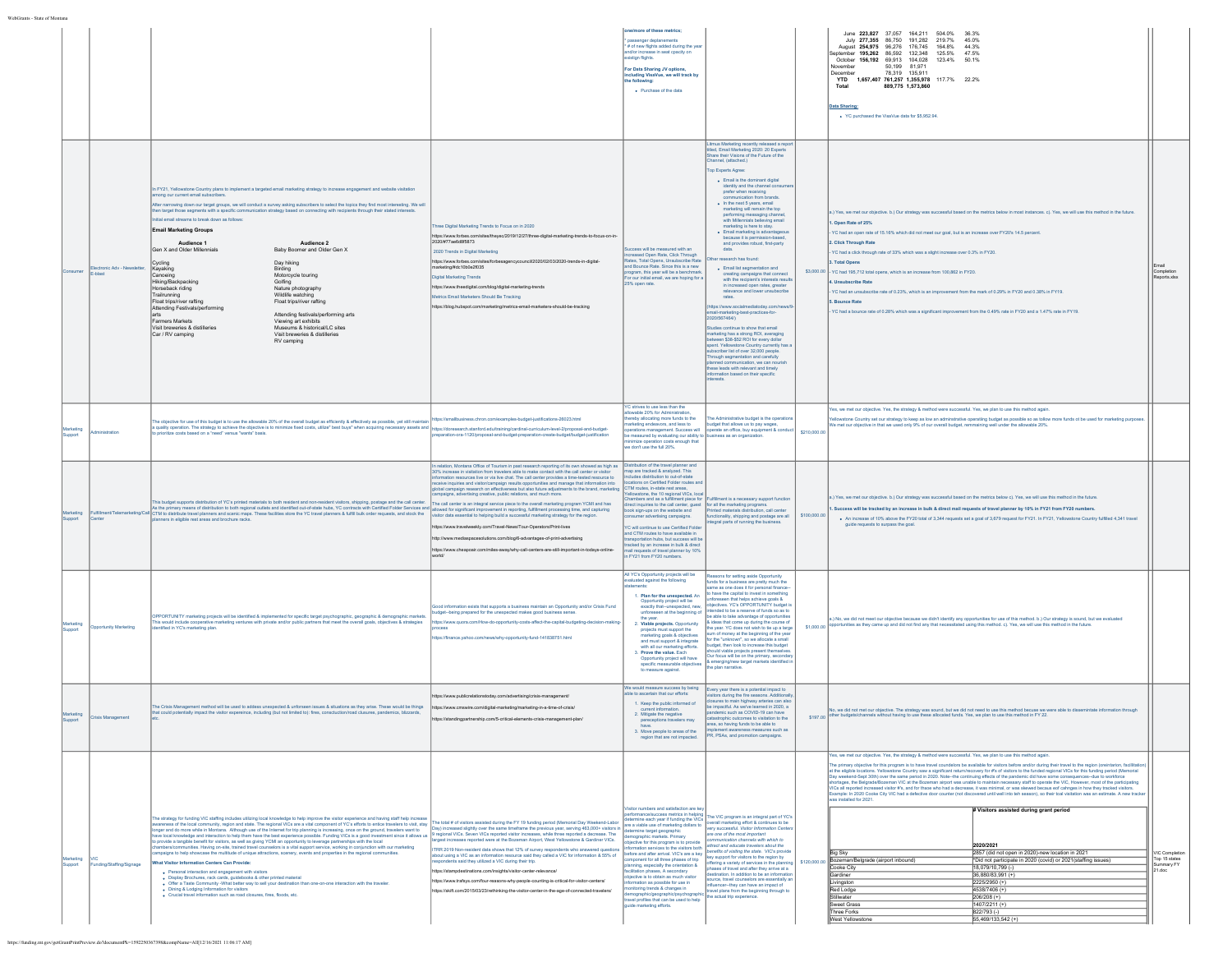|                  |                         |                                                                                                                                                                                                                                                                                                                                                                                                                                                                                                                                                                                                                                                                                                                                                                                                                                                                                                                                                                                                                                                                                                                                                                                                                                                                                                                                                                                                                                                                                                                                                                                                                                                                                                                                                                                                                                                                                                                                                                                                                                                                                                                                                                        |                                                                                                                                                                                                                                                                                                                                                                                                                                                                                                                                                                                                                                                                                                                                                                                                                                                                                                                                                                                                                                                                                                                                                                                                                                                                                                                                                                                                                                                                                                                                                                                                                                                                                                                                                                  |                                                                                                                                                                                                                                                                                                                                                                                                                                                                                                                                                                                                                                                                                                                                                                                                                                                                                                                                                                                                                                                                                                                                                                                                                                                                                                                               |                                                                                                                                                                                                                                                                                                                                                                                                                                                                                                                                                                                                                                                                                                                                                                                                                                                                                                                                                                                                                                                                                                                                                                                                                                                                                                                                                                                                                                                                       |             | 118,219/241,900<br>Totals                                                                                                                                                                                                                                                                                                                                                                                                                                                                                                                                                                                                                                                                                                                                                                                                                                                                                                                                                                                                                                                                                                                                                                                                                                                                                                                                                                                                                                                                                                                                                                                                                                                                                                                                                                                                                                                                                                                                                                                                                                                                                                                                                                                                                                                    |                          |
|------------------|-------------------------|------------------------------------------------------------------------------------------------------------------------------------------------------------------------------------------------------------------------------------------------------------------------------------------------------------------------------------------------------------------------------------------------------------------------------------------------------------------------------------------------------------------------------------------------------------------------------------------------------------------------------------------------------------------------------------------------------------------------------------------------------------------------------------------------------------------------------------------------------------------------------------------------------------------------------------------------------------------------------------------------------------------------------------------------------------------------------------------------------------------------------------------------------------------------------------------------------------------------------------------------------------------------------------------------------------------------------------------------------------------------------------------------------------------------------------------------------------------------------------------------------------------------------------------------------------------------------------------------------------------------------------------------------------------------------------------------------------------------------------------------------------------------------------------------------------------------------------------------------------------------------------------------------------------------------------------------------------------------------------------------------------------------------------------------------------------------------------------------------------------------------------------------------------------------|------------------------------------------------------------------------------------------------------------------------------------------------------------------------------------------------------------------------------------------------------------------------------------------------------------------------------------------------------------------------------------------------------------------------------------------------------------------------------------------------------------------------------------------------------------------------------------------------------------------------------------------------------------------------------------------------------------------------------------------------------------------------------------------------------------------------------------------------------------------------------------------------------------------------------------------------------------------------------------------------------------------------------------------------------------------------------------------------------------------------------------------------------------------------------------------------------------------------------------------------------------------------------------------------------------------------------------------------------------------------------------------------------------------------------------------------------------------------------------------------------------------------------------------------------------------------------------------------------------------------------------------------------------------------------------------------------------------------------------------------------------------|-------------------------------------------------------------------------------------------------------------------------------------------------------------------------------------------------------------------------------------------------------------------------------------------------------------------------------------------------------------------------------------------------------------------------------------------------------------------------------------------------------------------------------------------------------------------------------------------------------------------------------------------------------------------------------------------------------------------------------------------------------------------------------------------------------------------------------------------------------------------------------------------------------------------------------------------------------------------------------------------------------------------------------------------------------------------------------------------------------------------------------------------------------------------------------------------------------------------------------------------------------------------------------------------------------------------------------|-----------------------------------------------------------------------------------------------------------------------------------------------------------------------------------------------------------------------------------------------------------------------------------------------------------------------------------------------------------------------------------------------------------------------------------------------------------------------------------------------------------------------------------------------------------------------------------------------------------------------------------------------------------------------------------------------------------------------------------------------------------------------------------------------------------------------------------------------------------------------------------------------------------------------------------------------------------------------------------------------------------------------------------------------------------------------------------------------------------------------------------------------------------------------------------------------------------------------------------------------------------------------------------------------------------------------------------------------------------------------------------------------------------------------------------------------------------------------|-------------|------------------------------------------------------------------------------------------------------------------------------------------------------------------------------------------------------------------------------------------------------------------------------------------------------------------------------------------------------------------------------------------------------------------------------------------------------------------------------------------------------------------------------------------------------------------------------------------------------------------------------------------------------------------------------------------------------------------------------------------------------------------------------------------------------------------------------------------------------------------------------------------------------------------------------------------------------------------------------------------------------------------------------------------------------------------------------------------------------------------------------------------------------------------------------------------------------------------------------------------------------------------------------------------------------------------------------------------------------------------------------------------------------------------------------------------------------------------------------------------------------------------------------------------------------------------------------------------------------------------------------------------------------------------------------------------------------------------------------------------------------------------------------------------------------------------------------------------------------------------------------------------------------------------------------------------------------------------------------------------------------------------------------------------------------------------------------------------------------------------------------------------------------------------------------------------------------------------------------------------------------------------------------|--------------------------|
|                  |                         |                                                                                                                                                                                                                                                                                                                                                                                                                                                                                                                                                                                                                                                                                                                                                                                                                                                                                                                                                                                                                                                                                                                                                                                                                                                                                                                                                                                                                                                                                                                                                                                                                                                                                                                                                                                                                                                                                                                                                                                                                                                                                                                                                                        |                                                                                                                                                                                                                                                                                                                                                                                                                                                                                                                                                                                                                                                                                                                                                                                                                                                                                                                                                                                                                                                                                                                                                                                                                                                                                                                                                                                                                                                                                                                                                                                                                                                                                                                                                                  |                                                                                                                                                                                                                                                                                                                                                                                                                                                                                                                                                                                                                                                                                                                                                                                                                                                                                                                                                                                                                                                                                                                                                                                                                                                                                                                               |                                                                                                                                                                                                                                                                                                                                                                                                                                                                                                                                                                                                                                                                                                                                                                                                                                                                                                                                                                                                                                                                                                                                                                                                                                                                                                                                                                                                                                                                       |             | Our secondary objective was to obtain relevant data from the visitor groups to help guide marketing decisions. This is very successful for us for both planning,<br>ind for year-end analysis. Our anlaysis of the data provided by the VICs shows a slight 'shifting' of top markets and peak visitation periods--this info<br>useful for future pr                                                                                                                                                                                                                                                                                                                                                                                                                                                                                                                                                                                                                                                                                                                                                                                                                                                                                                                                                                                                                                                                                                                                                                                                                                                                                                                                                                                                                                                                                                                                                                                                                                                                                                                                                                                                                                                                                                                         |                          |
| pport            | <b>Jultural Tourism</b> | Siven the Covid-19 situation, it is our belief that festivals, events & happenings will be a crucial part of the recovery process.<br>search has shown that cultural tourist "tend to be older, better educated and earn more money than the travelling public as a whole" and Re ITTR 2019 data for the YC region, attending festivals & events, visiting farmer's<br>nerally spend more money on holiday, stay longer in a particular area and participate in more activities than othe<br>As part of our commitment to partners, YC's strategy for the Cultural Tourism grant program is to provide regional communities with<br>financial & marketing support for culinary, sporting, musical, & heritage activities, and/or lifestyle culture the community is promoting. The<br>strategy is to work with these partners to develop & promote more "product" in communities that helps increase visitation, but also raises<br>eness of communities and/or events as a destination within the region & state.                                                                                                                                                                                                                                                                                                                                                                                                                                                                                                                                                                                                                                                                                                                                                                                                                                                                                                                                                                                                                                                                                                                                                     | c//culturaltourism.thegossagency.com/cultural-tourism-whitepape<br>ording to the Travel Industry Association of America, roughly eighty percent of the<br>150,000,000+ adults who travel more than fifty miles from their homes can be considere<br>.<br>cultural tourists." Thirty percent of adults state that specific arts or a cultural or heritage event<br>ifluenced their choice of destination on their last trip. Cultural tourism and the interest in cultur<br>ong travelers--particularly affluent, active, and frequent travelers-- is on the rise.<br>FY 19, YC provided grants for eight community events and/or cultural hap<br>e region. Each of the funded events reported increased attendance from the previous year<br>d/or that they were able to grow the event by increasing attendance capacity, entertain<br>ans, vendors, etc.<br>lps://www.gounesco.com/cultural-tourism-sustainable-development/<br>tos://ntaonline.com/education/travel-market-guides/arts-culture-entertainment-travel-market                                                                                                                                                                                                                                                                                                                                                                                                                                                                                                                                                                                                                                                                                                                                    | · Increase in attendance over<br>revious year for each event<br>. Expansion of the<br>product/offerings--events<br>continue to grow and have<br>more to offer visitors<br>$\bullet$ Increase social media<br>engagement for the event,<br>unity and region; there<br>helping to raise awareness                                                                                                                                                                                                                                                                                                                                                                                                                                                                                                                                                                                                                                                                                                                                                                                                                                                                                                                                                                                                                               | Cultural Tourism is one form of tourism that<br>ws tourists be immersed in<br>local cultural related activities such as<br>rituals and festivities. It leads the<br>stination in providing opportunity for<br>authentic cultural exchange betw<br>and visitors. For destinations, it encourag<br>ocal communities to embrace their cultur<br>and boost economic growth,<br>developing culturally<br>geared tourism programs; encourages<br>destinations to celebrate and promote wha<br>inguishes their communities for an<br>uthentic exchange between locals and<br>tors. Linking tourism with heritage and<br>iture can do more for local econo<br>promoting them separately. That's the<br>re idea in cultural heritage tourism: save<br>ur heritage and your culture, share it with<br>itors, and reap the economic benefits of<br>urism. Additionally, promoting cultural<br>rets in conjunction with outdoor<br>eation opportunities shows potential<br>itors the wide spectrum of activities in the<br>region, thereby encouraging doing more<br>and staying longer.<br>nomic benefits - Cultural Tourism ca<br>provide direct benefit to the business<br>nunity, such as lodging, dining,<br>shopping, etc. Visitors' expenditure<br>pcome for the local or<br>Social benefits - Cultural Tourism can<br>ting about a real sense of pride and<br>tity to communities by show<br>distinct characteristics of ways of life,<br>history and culture in an area. | \$50,000.00 | (es, we met our objective, and our strategy and method was succesful. Yes, we plan to use this method again.<br>NOTE: Although YC was able to provide grants for 5 events, some had to make adjustments due to pandemic restrictions.<br>. Increase in attendance over previous year for each event<br>Expansion of the product/offerings--events continue to grow and have more to offer visitors<br>• Increase social media engagement for the event, community and region; thereby helping to raise awar<br>4/5 of the events reported increased attendance over 2019 (none of the events took place in 2020 due to COVID). All funded events added expanded offerings<br>or attendees. YC wrote blogs for each of the events to help promote engagement and increase at<br>. Big Sky-Music in the Mountains-Due to unforeseen construction issues, event location had to be changesd to a smaller venue, which resulted in 20%<br>attendance than in 2019. For 2021, kids art activities were added.<br>. Absarokee-Montana BBQ Cook-off--The event received Kansas City BBQ sanctioning in 2021, which helps to gain recogition and bring thousands to<br>the community for the event. This year the advertising budget was increased to help promote the event to MT residents. The event went from a one-day<br>event to two, and hey were also able to pull in more vendors, and added kid activities & games and a beer garden.<br>• Absarokee-Stillwater Run & Ride-The event added food vendors and a kids' obstactiv course for this year, w<br>which saw a 10% increase over 2019 attendance.<br>Which saw a 10% increase over 2019 attendance.<br>West Yellowstone-Music in the Park-Local buinesses provided sponaorships & agreed to help promote the event through their own so<br>annels and advertising efforts, thereby increasing awareness. They added more vendors and bands this year.<br>. Red Lodge Songwriters Festival-The event increased from 2 days to 3 this year, which meant more overnight lodging stays. They increased the # of<br>particiapnts in the "sonwriter showcase" from 16 to 20, and coordinators feel it is becoming recognizable as a signature MT event, such as Bozeman<br>Sweet Pea Festival or Red Ants Pants Festival. |                          |
| rketina<br>pport | motional Items          | YC will produce promotional items & materials to be used in conjunction with hosted press trips and media outreach/events. We want to<br>ake sure that the cost of producing the right promotional product will achieve levels of recall that isn't always doable with general media<br>Out of sight, out of mind - leaving event attendees with not only our advertising message, but good promotional products can effectively<br>spearhead them to follow up and build a relationship with us. Using promotional items<br>o YC's general marketing message.                                                                                                                                                                                                                                                                                                                                                                                                                                                                                                                                                                                                                                                                                                                                                                                                                                                                                                                                                                                                                                                                                                                                                                                                                                                                                                                                                                                                                                                                                                                                                                                                         | <b>Create lasting awareness</b><br>Research from the Promotional Products Association International (PPAI) in the USA shows<br>hat 62% of people remember the name and details associated with a specific promo<br>and on a complex current and internal become an ongoing reminder of your brand, every<br>product. "A good promotional item should become an ongoing reminder of your brand, every<br>day that it is used. Brand awareness & loyally<br>ting an immediate appreciation and gratitude that forges a positive link. By including your<br>tact details on a product, new customers are also more likely to call you as you are at such<br>sy reach. It's a great long-term business card!"<br>re bits of wisdom for tradeshow and/or event promotional items/giveaway.<br>lake sure your giveaway makes sense to your brand and isn't overused as a giveaway."<br>nifer Seyler<br>'Give them something YOU-branded that they will use after the show is over."-Paula<br>dbetter Sellergren<br>Smart, engaging, creative choices that engage the audience's imagination, trigger a mer<br>, and program and the process weak of the state of the state of the product of the state of the state of the state of the state of the state of the state of the state of the state of the state of the state of the state of<br>"Choose something useful or practical that has the potential to be put into everyday use."<br>lav Veltz<br>. "Be sure that what you select has a long shelf life and the quality is there, even if it means<br>aying a little more." —Barbara Sanner<br>ttps://blog.epromps.com/trade-show-event-attraction-promps/quide-to-custom-trade-show<br>ttps://www.gualitylogoproducts.com/blog/21-promotional-products-posts/ | he strategy used for deciding what<br>nd/or how much will be based on<br>e following criteria for these items:<br>Are they a good fit for the YC brand'<br>Are they functional?<br>Do they provide a "splash" factor?<br>ditionally, YC may produce event<br>port materials such a signage, tab<br>vers, banners, etc. as no                                                                                                                                                                                                                                                                                                                                                                                                                                                                                                                                                                                                                                                                                                                                                                                                                                                                                                                                                                                                  | lut of sight, out of mind - leaving ever<br>endees with not only our advertising<br>sage, but good promotional products<br>effectively spearhead them to follow up<br>and build a relationship with us. Using<br>otional items at media events & press<br>trips will add personal value to YC's gener.                                                                                                                                                                                                                                                                                                                                                                                                                                                                                                                                                                                                                                                                                                                                                                                                                                                                                                                                                                                                                                                                                                                                                                | \$10,000.00 | a.) Yes, we met our objective. b.) Our strategy was successful based on the metrics below c). Yes, we will use this method in the future.<br>Are they a good fit for the YC brand?<br>We purchased the following items to replenish our existing supply:<br>Carabiner Mugs<br>en<br>Business Cards<br>ebooks<br><b>Tote Bags</b><br>uggage Tags<br>We added the following items for FY21<br>Cable Organizers<br><b>Nonic Blankets</b><br>nglasses<br><b>Bucket Hats</b><br>eramic Mugs<br>2. Are they functional?<br>NI of these are functional for YC promotional items.<br>3. Do they provide a "splash" factor?<br>Yes, we received many compliments from people that have received them on how good they look.                                                                                                                                                                                                                                                                                                                                                                                                                                                                                                                                                                                                                                                                                                                                                                                                                                                                                                                                                                                                                                                                                                                                                                                                                                                                                                                                                                                                                                                                                                                                                           | tems.pdf                 |
| blicity          | cial Media              | In FY20, our focus was to build engagement through rich content, (including blogs and emails,) increase User Generated Content, curate<br>Facebook and Instagram stories, increase our videos and maximize our prefe<br>red content through boosted paid posts. Fiscal year to date,<br>our website traffic from social media has increased by 66% to 33,884 from 20,404 during the same period the prior year. Traffic from<br>Facebook alone has almost doubled, at 95.4% over the previous year. Organic traffic, which builds from our content, has increased 35.59%<br>FYTD, to 31,953 visitors, up from 23,556<br>his analysis tells us that our current strategy is working. In FY21, we will continue to build on this foundation but will dial in our content<br>strategy fo become even more focused. Michael Williams, Senior Social Media Manager for Jellyfish, a marketing and advertising agency in<br>London says, "When it comes to creating content, brands need to counteract the social<br>Our additional focuses will be to:<br>Use audience segmentation to support our email marketing and expand our engagement<br>We will be adding another layer of email marketing in FY21 and concurrently building social media posts around this content. We can then<br>egment these posts and promote them via paid social.<br>Experiment with more Facebook Groups and Twitter Lists. Based on subscriber interest in email content, build another Facebook<br>Group to engage more deeply around the most sought-after content<br>crease our use of Instagram and Facebook stories, as well as videos. In FY20, we began building Instagram Highlights around each<br>end more time engaging with our followers in a meaningful manner. Not only is this important to the user, but social networks<br>cognize engaging pages and give them a lift in reach.<br>crease our use of Pinterest. Continue to add our content to Pinterest, which serves as a search engine to reach new visitors.<br>intinue to mine UGC via CrowdRiff. Not only does this generate content for our social media channels, it inc<br>w visitors when we engage with them | 2 Social Media Trends to Watch in 2020<br>ttps://www.entrepreneur.com/article/343863<br>Important 2020 Social Media Trends You Need to Know<br>lps://www.searchenginejournal.com/2020-social-media-trends/342851/#close<br>ocial Media Trends for 2020<br>https://influencermarketinghub.com/SmallereBook2 trends 2020.pdf<br>Marketing Trends for 2020<br>ps://www.forbes.com/sites/forbesagencycouncil/2019/10/03/top-marketing-trends-for<br>20/#4bd0dbeb13d5<br>he Biggest Social Media Trends for 2020 According to 23 Experts<br>https://www.searchenginejournal.com/social-media-trends-2020/?<br>utm_source=ebook&utm_medium=announcement-post&utm_campaign=in-post-cta-2                                                                                                                                                                                                                                                                                                                                                                                                                                                                                                                                                                                                                                                                                                                                                                                                                                                                                                                                                                                                                                                                                | As Instagram experiments with the<br>removal of "likes," having quality<br>nent becomes even n<br>tical in gauging the success of our<br>fforts. In FY21, we will measure our<br>cial media success as follows:<br>· Increase website visits from<br>social media by 25% to 53,500<br>· Increase engagement by 10%<br>to 635,000.<br>· Increase link clicks by 10% to<br>110,000<br>or paid social media placements, lik<br>all digital marketing efforts, the main ca<br>to action will be to drive audiences to<br>he website, so YC will use the follow<br>etrics for paid social media<br>npaigns:<br>1. Estimated Impressions v. Actual<br>keep actual impressions 20% higher<br>* 2. Clicks<br>ncrease total clicks by 5%<br>3. Click Through Rate (CTR)<br>CPM is dependent on markets and<br>rget audiences. Goal as always is to<br>nd best placements to keep cost<br>own. By measuring goals with other<br>strics we will be able to determine<br>rether that buy and strategy is<br>essful.<br>5. Cost Per Click (CPC)<br>Total CPC goal of under \$4.00 fo<br>gital placements and under \$1.50 fo<br>* Because Yellowstone Country's<br>FY21 funding is somewhat in flux<br>due to the COVID-19 pandemic, the<br>may be a decrease in total media<br>uys which will surely lead to a<br>crease in total clicks. | 9 3.2 billion people worldwide are active on<br>ocial media daily, including 90% of<br>lennials. Social media gives us the<br>ortunity for a broad, inexpensive reach<br>Still, even more so, it allows us to connect<br>ectly with our visitors and engage with<br>m in a meaningful, relevant way. Lisa<br>wer. CEO and Social PR Consultant for<br>The Buyer Group says, "The relationship<br>we build with our customers is more<br>irtant than the products and services<br>we sell them."<br>RR Non-resident Visitor Inform<br>keep a click through rate above 0.25% study, 2019, found 13% of all visitors to<br>4. Cost Per 1,000 Impressions (CPM) Yellowstone Country used social media to the plan their trip, and 8% used social media<br>while on the trip.<br>cial media also supports our local<br>stakeholders by sharing their content with<br>our broad audience                                                                                                                                                                                                                                                                                                                                                                                                                                                                                                                                                                                    |             | i.) Yes, we met our objective. b.) Our strategy was successful based on the metrics below c). Yes, we will use this method in the future.<br><b>Organic Social Media</b><br>ease website visits from social media by 25% to 53,500.<br>YC increased website visits from social media to 47,793, up from 42,800 in FY20, but short of our goal of a 25% increase. Our FY21 increase was 12%.<br>n <mark>crease engagement by 10% to 635,000</mark><br>· YC increased engagement to 623,919, or a 9.1% increase. We fell 0.9% short of our goal.<br>rease link clicks by 10% to 110,000<br>Social media link clicks increased to 123,423, which exceeds our goal of 110,000.<br>For paid social media placements, like all digital marketing efforts, the main call to action will be to drive audiences to the website, so YC will use the following<br>ics for paid social media campaigns<br><b>Fstimated Impressions v. Actual Impressions</b><br>YC received 8,805,914 impressions above an estimated 8,000,000 impressions, or a 10% increase. Falling short of our goal of 20%.<br>seg con on 1-2. Clicks<br>-<br>Y20 included 95,981 clicks in paid social ads. FY21 included 172,461 total clicks which is an increase of 79.6%, well above our goal of 5%.<br>Click Through Rate (CTR)<br>FY21 included a CTR of 1.51%, significantly outperforming our goal of 0.25%.<br>1. Cost Per 1,000 Impressions (CPM)<br>- FY21 included a \$4.80 CPM which is significantly lower than our \$9.54 CPM of FY20.<br>5. Cost Per Click (CPC)<br>FY21 social media CPC stood at \$0.49, which is significantly lower than our goal of \$1.50 CPC>                                                                                                                                                                                                                                                                                                                                                                                                                                                                                                                                                                                                                               | Social<br>Engagement.xls |
| ublicity         | ess Promotions/Media    | dia Outreach & Press Events in key markets provide YC an opportunity to compliment paid media campaigns in the same markets<br>simultaneously. The strategy behind our press events is to engage directly with targeted press to inform them about what the region has to<br>offer by interacting in a conversational way. We will also use promotional giveaway<br>ent and encourage social media interaction during the actual events.                                                                                                                                                                                                                                                                                                                                                                                                                                                                                                                                                                                                                                                                                                                                                                                                                                                                                                                                                                                                                                                                                                                                                                                                                                                                                                                                                                                                                                                                                                                                                                                                                                                                                                                               | sting media events is a relatively new endeavor for YC, and to date we've held events in<br>allas, Chicago, San Diego, Atlanta, Philadelphia, San Francisco and Portland<br>le positive effect of media events has included an increased interest in our region from tra<br>iters, an increase in inbound press trips, and an increase in social media and traditional<br>hedia coverage. These events also help us in identifying potential familiarization visitors from<br>ir event attendees.<br>red with advertising campaigns in these targeted areas, press events have proven effective<br>broadening key markets.<br>lps://www.newswire.com/blog/the-importance-of-media-outreach<br>erdigitalmarketing.com/blog/what-do-i-invest-in-media-cr-influencer-outreach/#gref<br>tps://po<br>lps://www.certain.com/blog/proactive-social-media-outreachi                                                                                                                                                                                                                                                                                                                                                                                                                                                                                                                                                                                                                                                                                                                                                                                                                                                                                                      | tracking media coverage following<br>nts, in addition to mo<br>anges in web and call center inquiries<br>effect of having a physical presence in<br>ey markets.<br>cess will be measured by quality of<br>tedia personnel at events and<br>onding media coverage                                                                                                                                                                                                                                                                                                                                                                                                                                                                                                                                                                                                                                                                                                                                                                                                                                                                                                                                                                                                                                                              | ven the press coverage to date paired<br>ges in web and call center inquiries<br>wing events (and associated media) with ongoing media relationships, YC feels<br>sments), YC can capture the overall media events are a sound investment to<br>t of having a physical presence<br>flights (and simple connecting flights) into<br>he region, and partner with regional<br>sses & CVBs to promote specific<br>ities and oc                                                                                                                                                                                                                                                                                                                                                                                                                                                                                                                                                                                                                                                                                                                                                                                                                                                                                                                                                                                                                                            | \$50,000.00 | Yes, we met our objective. b.) Our strategy was successful in Nashville but not successful in Las Vegas c). Yes, we will use this method in the future<br>.<br>Dur Nashville event had 14 attendees and included 7 people that we are currently working on plans for an inbound trip to Yellowstone Country. One of those<br>nas already happened, and it is a partnership with Bozeman-raised<br>We also met a local media outlet that is very prevalent in Nashville that we placed an advertising buy with.<br>Our Las Vegas event had 8 attendees and the quality of attendee was lacking compared to our Nashville event. We are still planning on working with two<br>endees from that event.                                                                                                                                                                                                                                                                                                                                                                                                                                                                                                                                                                                                                                                                                                                                                                                                                                                                                                                                                                                                                                                                                                                                                                                                                                                                                                                                                                                                                                                                                                                                                                          | MOE 21.pdf               |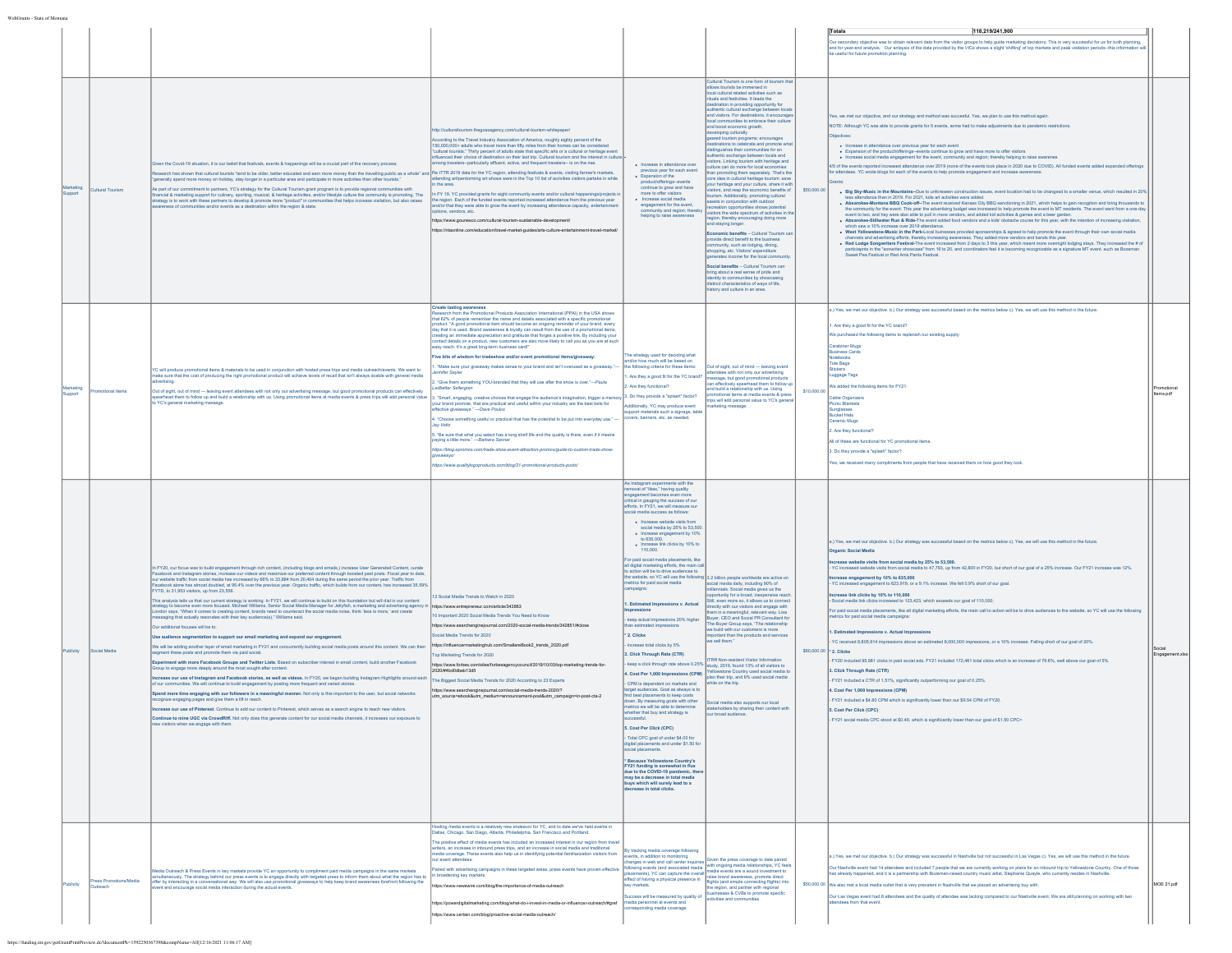|           |          |                        |                                                                                                                                                                                                                                                                                                                                                                                                                                                                                            | http://truebluecommunications.com/5-benefits-of-local-news-coverage/                                                                                                                                                                                                                                                                                                                                                                                                                                                                                                              |                                                                                                                                                                                                                                                                                                                                                                                                                                                |                                                                                                                                                                                                                                                                                                         |                |                                                                                                                                                                                                                                                                                                                                                                                                                                                                                                                                                                                                                                                                                                       |               |
|-----------|----------|------------------------|--------------------------------------------------------------------------------------------------------------------------------------------------------------------------------------------------------------------------------------------------------------------------------------------------------------------------------------------------------------------------------------------------------------------------------------------------------------------------------------------|-----------------------------------------------------------------------------------------------------------------------------------------------------------------------------------------------------------------------------------------------------------------------------------------------------------------------------------------------------------------------------------------------------------------------------------------------------------------------------------------------------------------------------------------------------------------------------------|------------------------------------------------------------------------------------------------------------------------------------------------------------------------------------------------------------------------------------------------------------------------------------------------------------------------------------------------------------------------------------------------------------------------------------------------|---------------------------------------------------------------------------------------------------------------------------------------------------------------------------------------------------------------------------------------------------------------------------------------------------------|----------------|-------------------------------------------------------------------------------------------------------------------------------------------------------------------------------------------------------------------------------------------------------------------------------------------------------------------------------------------------------------------------------------------------------------------------------------------------------------------------------------------------------------------------------------------------------------------------------------------------------------------------------------------------------------------------------------------------------|---------------|
| Publicity |          | <b>Press Trips</b>     | Following each outbound press event, YC evaluates attendees and reaches out to a select group to explore the region. Travel writers and<br>social influencers are hosted on a variety of trips - spanning from individual trips to group trips - with custom itineraries and activities<br>depending on each unique audience.                                                                                                                                                              | From our outbound press trips, we have hosted inbound journalists with arrangements,<br>complimentary services & goods and regional guides, at little to no cost to the region. These<br>journalists were on assignment or freelancing stories regarding outdoor recreation activities,<br>which is the primary focus of YC marketing campaigns. These included: whitewater rafting,<br>golfing, fishing, hiking, mountain biking, camping, bird watching, Nordic & alpine skiing,<br>snowboarding, ice climbing, snowmobiling and wildlife viewing in Yellowstone National Park. | The objective is to increase brand<br>awareness through storytelling.<br>We can measure success through<br>publicity values, but also through the<br>. Did we reach the target<br>audience?<br>. Did it build awareness of our<br>destination and/or specific<br>activity?<br>. Reach & social engagement<br>· Lead generation by content,<br>channel, and initiative.<br>. Quantity & quality of coverage<br>$\bullet$ # of articles produced | Working with the media is an important way<br>for Yellowstone Country to tell our story: it<br>helps personalize the experience for<br>visitors and supports consumer advertising<br>ampaigns. This is part of the inspiration<br>phase, but also serves a purpose as part of<br>the orientation phase. |                | a.) Yes, we met our objective. b.) Our strategy was successful. c). Yes, we will use this method in the future.<br>IYC was able to reach its target audience descite limited use of in-region press trips. We partnered with a blogger that was already planning on coming to the<br>\$50,000.00 region, Nicole Rosania, for our one in-bound press trip.<br>YC has made a priority to work with media personalities that use instagram as one of their main channels. With this hosted trip, we were also able to get 10<br>images and a number of social stories and a blog on Nicole's site.                                                                                                       | FY21 IPPR.pdf |
|           | Research | Survey/Data Collection | YC's research strategy is geared toward 'getting to know' the visitor: drilling down to find out more about who is coming, why, when, where<br>and what they are doing while they are here. The results of these measures will help YC to market itself better to visitors.<br>Research projects will be focused on these outcomes:<br>. Define the people who are the region's visitors<br>. Help define how best to advertise to the target market<br>· Help define our competitive edge | https://medium.com/@BizzBeeSolution/5-reasons-why-market-research-is-crucial-for-vour-<br>business-a27b77fa8264<br>https://business.tutsplus.com/articles/why-is-marketing-research-important--cms-31593<br>https://www.business.com/articles/research-important-for-marketing-professionals/<br>https://blog.marketresearch.com/why-market-research-is-important-for-strategic-decision-                                                                                                                                                                                         | Success will be measured by having<br>useful, relevant data for developing<br>and/or revising both short-term & long- voice to the conversation-the target<br>term marketing strategies.                                                                                                                                                                                                                                                       | Research is powerful business tool to<br>understand people's behaviors and the<br>cause and effect those behaviors have on<br>travel decisions. Research brings another<br>audience's-that is objective, free of<br>organizational bias and can be used for<br>planning and for evaluating purposes.    | \$20,000.00    | a.) Yes, we met our objective. b.) Our strategy was successful based on the metrics below c). Yes, we will use this method in the future.<br>Windfall Visitor Sentiment Conversion Study:<br>-339 Completed Surveys<br>-100 Phone<br>$-121$ Email<br>-118 Website<br>Research focused on COVID-19 travel sentiments, past visits & future visitation plans to Yellowstone Country, among others. This report will give us a snapshot<br>into the current thinking of consumers as they consider traveling to Yellowstone Country.<br>The second part of the research included attempting to understand "digital tribes" and best ways to market to those audiences.<br>Full research report attached. | Research.pdf  |
|           |          |                        |                                                                                                                                                                                                                                                                                                                                                                                                                                                                                            |                                                                                                                                                                                                                                                                                                                                                                                                                                                                                                                                                                                   |                                                                                                                                                                                                                                                                                                                                                                                                                                                |                                                                                                                                                                                                                                                                                                         | \$1,960,197.00 |                                                                                                                                                                                                                                                                                                                                                                                                                                                                                                                                                                                                                                                                                                       |               |

# *Markething Method Evaluation Attachments*

**Attachment 1** [FY 21 YC B2A FINAL 12-21.xlsx](https://funding.mt.gov/fileDownload.jsp?filename=1639675972745_FY+21+YC+B2A+FINAL+12-21.xlsx) **Attachment 2 Attachment 3 Attachment 4 Attachment 5 Attachment 6 Attachment 7 Attachment 8 Attachment 9 Attachment 10** *Marketing Method Budget*

| <b>Marketing Segment</b> | <b>Marketing Method</b>              | Bed tax funded budget | Non bed tax funded budget (optional) |
|--------------------------|--------------------------------------|-----------------------|--------------------------------------|
| Consumer                 | <b>Print Advertising</b>             | \$68,000.00           | \$0.00                               |
| Consumer                 | Online/Digital Advertising           | \$480,000.00          | \$0.00                               |
| Consumer                 | Photo/Video Library                  | \$80,000.00           | \$0.00                               |
| Consumer                 | Website/Internet Development/Updates | \$50,000.00           | \$0.00                               |
| Consumer                 | Webpage Marketing/SEO/SEM            | \$55,000.00           | \$0.00                               |
| Consumer                 | Electronic Adv - Newsletter, E-blast | \$24,000.00           | \$0.00                               |
| Consumer                 | Joint Ventures                       | \$420,538.00          | \$0.00                               |
|                          |                                      | \$1,177,538.00        | \$0.00<br>__                         |
| Marketing Support        | Administration                       | \$212,000.00          | \$0.00                               |
| Marketing Support        | Fulfilment/Telemarketing/Call Center | \$100,000.00          | $\frac{$0.00}{$0.00}$                |
| Marketing Support        | Opportunity Marketing                | \$1,000.00            |                                      |
| Marketing Support        | Crisis Management                    | \$197.00              | \$0.00                               |
| <b>Marketing Support</b> | VIC Funding/Staffing/Signage         | \$120,000.00          | $rac{1}{$0.00}$                      |
| Marketing Support        | Cultural Tourism                     | \$50,000.00           | \$0.00                               |
| <b>Marketing Support</b> | Promotional Items                    | \$10,000.00           | \$0.00                               |
|                          |                                      | \$493,197.00          | \$0.00                               |
| Publicity                | Social Media                         | \$75,000.00           | \$0.00                               |
| Publicity                | Press Promotions/Media Outreach      | \$25,000.00           | \$0.00                               |
| Publicity                | Press Trips                          | \$25,000.00           | \$0.00                               |
|                          |                                      | \$125,000.00          | \$0.00                               |
| Research                 | Survey/Data Collection               | \$20,000.00           | 50.00                                |
|                          |                                      | \$20,000.00           | \$0.00                               |
|                          |                                      | \$1,815,735.00        | \$0.00                               |
|                          |                                      |                       |                                      |

## *Miscellaneous Attachments*

| <b>Description</b>                |                                                                                                                                                            | <b>File Size</b> |
|-----------------------------------|------------------------------------------------------------------------------------------------------------------------------------------------------------|------------------|
| FY 21 BUDGET BY SEGMENT PIE CHART | FY 21 BUDGET PIE CHART-SEGMENTS PDF.pdf                                                                                                                    | <b>127 KB</b>    |
| FY 21 BUDGET BY SEGMENT PIE CHART | FY 21 BUDGET PIE CHART-SEGMENTS PDF.pdf<br>the contract of the contract of the contract of the contract of the contract of the contract of the contract of | 127 Kb           |

# *Reg/CVB Required Documents*

**Description File Name File Size**

Required Signed Documents [FY 21 signed docs.docx](https://funding.mt.gov/fileDownload.jsp?filename=1587485840927_FY+21+signed+docs.docx) 94 KB